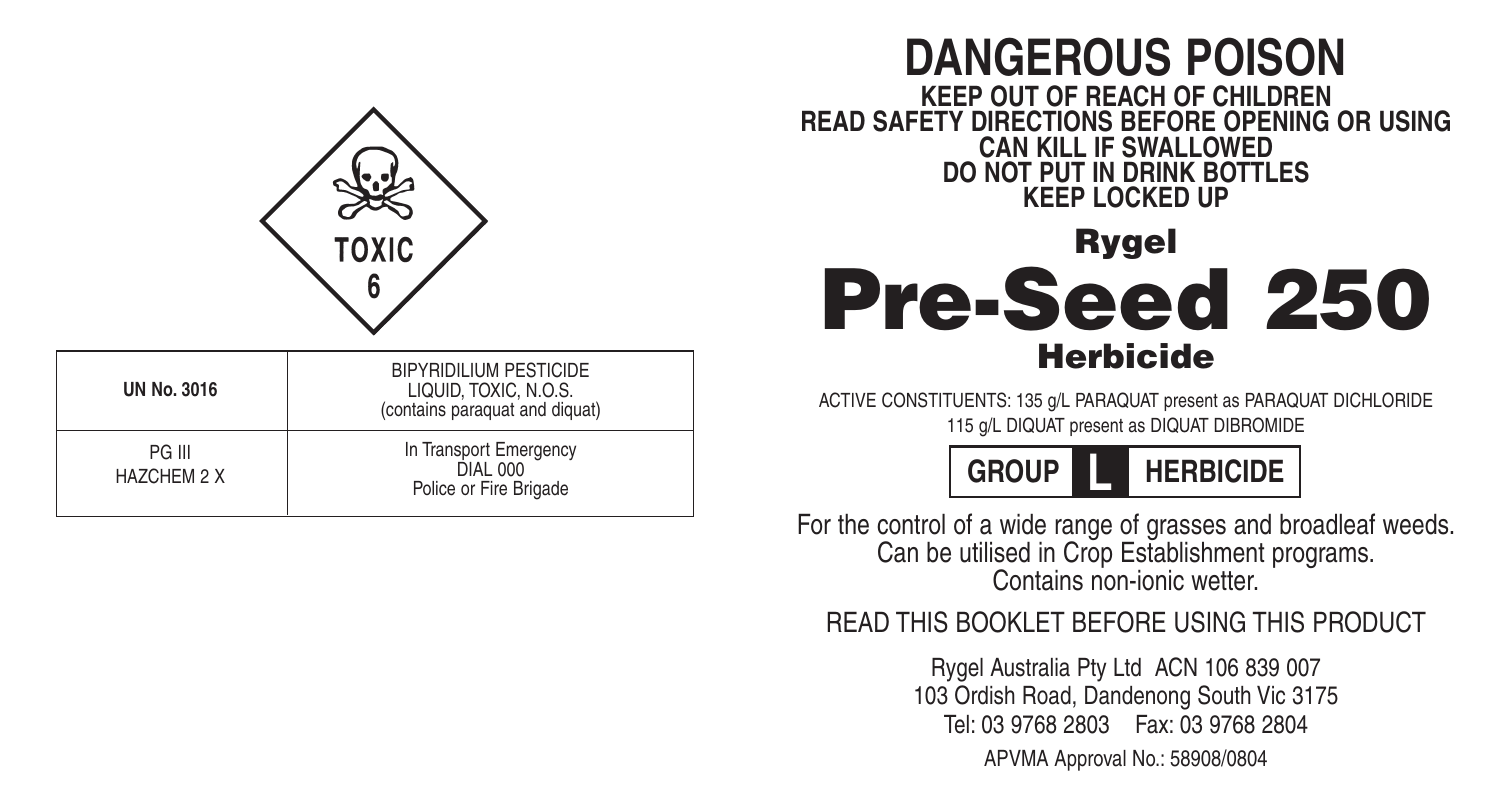# **DIRECTIONS FOR USE**

#### **RESTRAINTS**

**DO NOT** spray plants that are waterlogged, under stress of any kind or covered with soil or dust.<br>**DO NOT** spray plants covered with heavy dew, but rain following spraying will not affect results.<br>**DO NOT** sow or cultivat

# **SOUTHERN AUSTRALIA - FULL DISTURBANCE**

| Crop / Situation                                                                                | <b>Weeds Controlled</b><br>Common Name                                                                                                                     | <b>Botanical Name</b>                                                                          | <b>Growth Stage</b>    | Rate L/ha    |
|-------------------------------------------------------------------------------------------------|------------------------------------------------------------------------------------------------------------------------------------------------------------|------------------------------------------------------------------------------------------------|------------------------|--------------|
| <b>SOUTHERN</b><br><b>AUSTRALIA</b>                                                             | Seedling Grasses                                                                                                                                           |                                                                                                | 2 to 3 leaf            | 0.6 to 0.8   |
| <b>DIRECT</b>                                                                                   | Annual ryegrass<br>Barley grass                                                                                                                            | Lolium rigidum<br>Hordeum spp.                                                                 | 4 leaf to early tiller | $0.8$ to 1.6 |
| <b>DRILLING</b><br>with full combine<br>or                                                      | Brome grass<br><b>Volunteer Cereals</b><br>Wild Oats                                                                                                       | Bromus spp.<br>Avena spp.                                                                      | mid to fully tillered  | 1.6 to $2.4$ |
| with cultivation                                                                                | Vulpia (Silver grass,<br>Sand Fescue)                                                                                                                      | Vulpia spp.                                                                                    | 2 to 3 leaf            | 0.6 to 0.8 * |
| before spraying<br>or<br>with cultivation                                                       |                                                                                                                                                            |                                                                                                | 4 leaf to early tiller | 0.8 to 1.6 * |
| after spraying as<br>an aid in the                                                              |                                                                                                                                                            |                                                                                                | mid to fully tillered  | 1.6 to 2.4 * |
| establishment of                                                                                | Seedling Brassica Weeds<br><b>Ball Mustard</b><br>Nestia paniculata                                                                                        |                                                                                                | 1 to 5 diam.           | 0.8 to 1.2   |
| crops including:<br>Winter                                                                      | Charlock<br>Indian Hedge Mustard Sisymbrium orientale                                                                                                      | Sinapsis arvensis                                                                              | 5 to 10 cm diam.       | 1.2 to $1.6$ |
| Canola.<br>Chickpeas,<br>Cereals (Wheat,<br>Barley, Oats,<br>Rye, Triticale),<br>continued over | Long Fruited Wild Turnip Brassica tournefortii<br>Muskweed<br>Shepherd's Purse<br>Short Fruited Wild TurnipRapistrum rugosum<br>Ward's Weed<br>Wild Radish | Myagrum perfoliatum<br>Capsella bursapastoris<br>Carrichtera annua<br>Raphanus<br>raphanistrum | 10 to 20 cm diam.      | 1.6 to $2.4$ |

| <b>State</b>                       | <b>Critical Comments</b>                                                                                                                                                                                                                                                                                                                                                                                                                                                                                                                                                                                                                                                                                                                                                                                     |
|------------------------------------|--------------------------------------------------------------------------------------------------------------------------------------------------------------------------------------------------------------------------------------------------------------------------------------------------------------------------------------------------------------------------------------------------------------------------------------------------------------------------------------------------------------------------------------------------------------------------------------------------------------------------------------------------------------------------------------------------------------------------------------------------------------------------------------------------------------|
| Sthn NSW, Vic,<br>Tas, SA, WA only | Refer to Crop Establishment Procedure 1.<br>In WA apply after autumn break within 4 weeks of weed germination. In other<br>states apply to young or well-grazed weeds. In a typical mixed weed situation use<br>the rate recommended for the growth stage of the hardest-to-kill weed species.<br>Rates shown are for optimum conditions, for sowing equipment with wide points<br>and overall soil disturbance. Under less favourable conditions or where spraying is<br>delayed until winter or where narrow points are fitted or in higher rainfall areas,<br>use higher rates in the range 1.2 to 2.4 L/ha. For dense mature swards over 2<br>months old or spring crops use rates up to 2.4 L/ha.<br>* For control of Vulpia (Silver grass) add a wetter such as Rygel Cropwett 1000 at<br>100 mL/100L. |
|                                    | Also refer to Crop establishment Procedure 3. - Cultivation After Spraying.<br>Cultivation can commence 30 minutes after spraying but should be completed<br>within 7 days unless a suitable residual herbicide is added or weeds are sprayed<br>again.<br>Where heavy weed growth is present at spraying a better seedbed will result if<br>cultivation is delayed 3 to 5 days to obtain maximum root release.                                                                                                                                                                                                                                                                                                                                                                                              |
|                                    | Also refer to Crop Establishment Procedure 4. - Cultivation Before Spraying.<br>Spraying may be carried out before or after sowing or transplanting but 3 days<br>before the crop emerges.<br>TANK MIX: see compatibility Section. Refer to partner product labels for suitability<br>of use prior to sowing particular crops and relevant plant-back periods.                                                                                                                                                                                                                                                                                                                                                                                                                                               |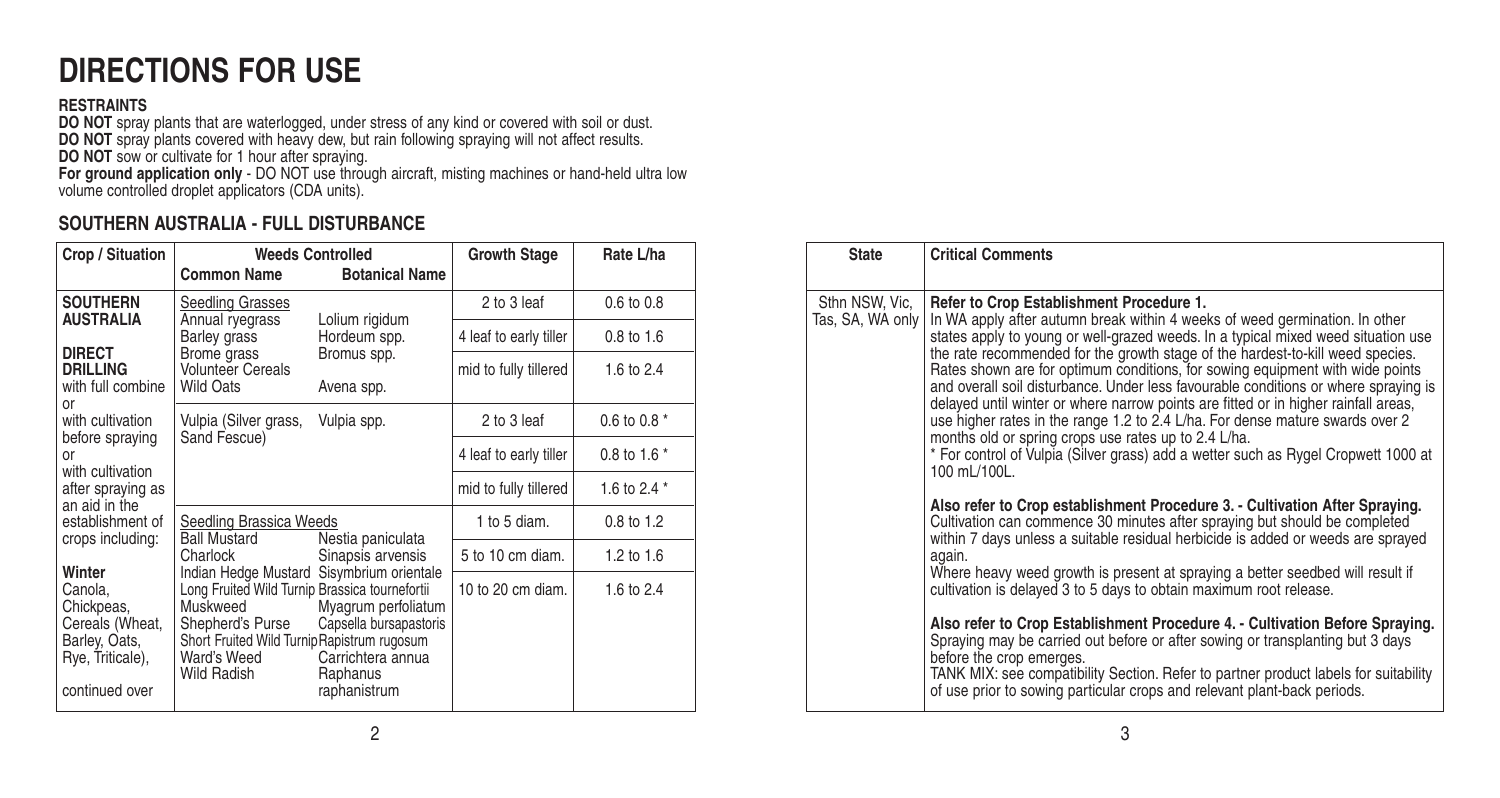# **SOUTHERN AUSTRALIA - FULL DISTURBANCE Continued**

| Crop / Situation                                                                                                                                    | <b>Weeds Controlled</b><br><b>Botanical Name</b><br><b>Common Name</b>                                                                                                                                                                                                            |                                                                                                                                                                                                                                                                            | <b>Growth Stage</b>                 | Rate L/ha                             |
|-----------------------------------------------------------------------------------------------------------------------------------------------------|-----------------------------------------------------------------------------------------------------------------------------------------------------------------------------------------------------------------------------------------------------------------------------------|----------------------------------------------------------------------------------------------------------------------------------------------------------------------------------------------------------------------------------------------------------------------------|-------------------------------------|---------------------------------------|
| as previous plus<br>Field beans.                                                                                                                    | Other seedling - broadleaved weeds<br>Bedstraw                                                                                                                                                                                                                                    | Galium tricornutum                                                                                                                                                                                                                                                         | 1 to 4 leaf or<br>1 to 4 cm diam.   | 0.8 to 1.2                            |
| Field peas,<br>Lentils, Linseed<br>(Linola), Lupins,<br>Vetch                                                                                       | <b>Bifora</b><br>Capeweed<br>Horehound<br>Ivy-Leaf Speedwell                                                                                                                                                                                                                      | Bifora testiculata<br>Arctotheca calendula<br>Marubium vulgare<br>Veronica hederifolia                                                                                                                                                                                     | 4 to 8 leaf or<br>4 to 8 cm diam.   | $1.2$ to $1.6$                        |
| Spring /<br>Summer<br>Foddr rape.<br>Pigeon peas,<br>Safflower.<br>Sorghum,<br>Soybeans,<br>Sunflower<br>Pasture<br>Clover grass,<br>Lucerne. Medic | Lincoln Weed<br><b>Medic</b><br>Spiny Emex<br>(Doublegee, three<br>cornered jack)<br><b>Stinging Nettle</b><br>Storksbill (Wild<br>Geranium. Crowsfoot)<br>Sub Clover<br>Vetch (Tares)<br>Deadnettle<br>Fumitory<br>Melilot<br>Pimpernel<br>Poppy<br>Saffron thistle<br>Sheepweed | Dipiotaxis tenuifolia<br>Medicago spp.<br>Emex australis<br>Urtica dioica<br>Erodium spp.<br>Trifolium subterranean<br>Vicia spp.<br>Lamium amplexicaule<br>Fumaria spp.<br>Melilotus spp.<br>Anagallis spp.<br>Papaver spp.<br>Carthamus lanatus<br>Buglossoides arvensis | 1 to 10 leaf or<br>1 to 10 cm diam. | $0.8$ to $1.2$                        |
|                                                                                                                                                     | Paterson's Curse                                                                                                                                                                                                                                                                  | Echium plantagineum                                                                                                                                                                                                                                                        | 1 to 5 leaf                         | 1.2 to $1.6$                          |
|                                                                                                                                                     | Wireweed                                                                                                                                                                                                                                                                          | Polygonum aviculare                                                                                                                                                                                                                                                        | 1 to 4 leaf                         | 0.8 to 1.2                            |
|                                                                                                                                                     | Marshmallow                                                                                                                                                                                                                                                                       | Malva parviflora                                                                                                                                                                                                                                                           | 1 to 12 leaf                        | 0.8 to 1.2<br>$+75$ mL<br>oxyfluorfen |

| State                              | <b>Critical Comments</b> |
|------------------------------------|--------------------------|
|                                    |                          |
| Sthn NSW, Vic,<br>Tas, SA, WA only |                          |
|                                    |                          |
|                                    |                          |
|                                    |                          |
|                                    |                          |
|                                    |                          |
|                                    |                          |
|                                    |                          |
|                                    |                          |
|                                    |                          |
|                                    |                          |
|                                    |                          |
|                                    |                          |
|                                    |                          |
|                                    |                          |
|                                    |                          |
|                                    |                          |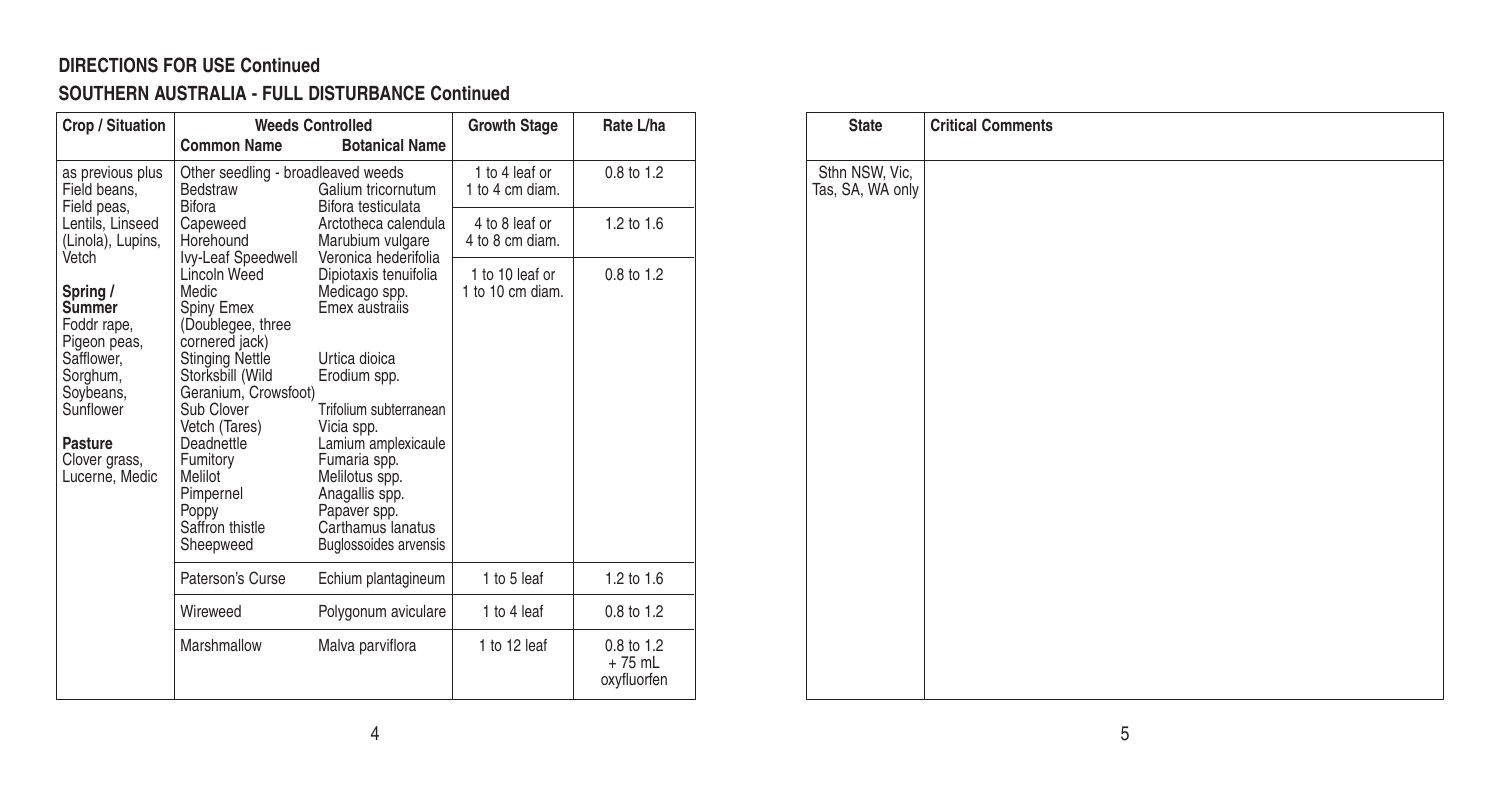# **SOUTHERN AUSTRALIA - FULL DISTURBANCE Continued**

| Crop / Situation | <b>Weeds Controlled</b><br><b>Botanical Name</b><br><b>Common Name</b> |  | <b>Growth Stage</b> | Rate L/ha                                                                                                  |
|------------------|------------------------------------------------------------------------|--|---------------------|------------------------------------------------------------------------------------------------------------|
| as previous page | Volunteer Beans, Peas & Lupins                                         |  | 1 to 6 leaf         | $0.8$ to $1.2 + 5$ g<br>Rygel<br>Metsulfuron or<br>0.8 to $1.2 +$<br>500 mL dicamba<br>$(200 \text{ q/L})$ |

# **SOUTHERN AUSTRALIA - FALLOW / MINIMUM DISTURBANCE**

| Crop / Situation                         | <b>Weeds Controlled</b>                                             |                           | <b>Growth Stage</b>    | Rate L/ha      |
|------------------------------------------|---------------------------------------------------------------------|---------------------------|------------------------|----------------|
|                                          | <b>Common Name</b>                                                  | <b>Botanical Name</b>     |                        |                |
| <b>SOUTHERN</b><br><b>AUSTRALIA</b>      | Seedling Grasses<br>Annual ryegrass                                 | Lolium rigidum            | 2 to 3 leaf            | 1.0 to 1.2     |
| <b>DIRECT</b>                            | Barley grass<br>Brome grass                                         | Hordeum spp.              | 4 leaf to early tiller | 1.2 to $2.4$   |
| <b>DRILLING</b><br>with minimum          | Volunteer cereals<br>Wild Oats                                      | Bromus spp.<br>Avena spp. | mid to fully tillered  | 2.4 to 3.2     |
| disturbance<br>(disc. drill.<br>modified | Vulpia (Silver grass,<br>Sand Fescue)                               | Vulpia spp.               | 2 to 3 leaf            | 1.0 to 1.2 *   |
| combine, sod                             |                                                                     |                           | 4 leaf to early tiller | 1.2 to 2.4 $*$ |
| seeder)<br>or<br><b>FALLOWS</b>          |                                                                     |                           | mid to fully tillered  | 2.4 to 3.2 $*$ |
| Cultivated or<br>non-cultivated as       | Seedling Brassica Weeds<br><b>Ball Mustard</b><br>Nestia paniculate |                           | 1 to 5 cm diam.        | $1.2$ to $1.8$ |
| an aid in                                | Charlock<br>Indian Hedge Mustard Sisymrium orientale                | Sinapsis arvensis         | 5 to 10 cm diam.       | 1.8 to 2.4     |
| continued over                           | Long Fruited Wild Turnip Brassica tournefortii                      |                           | 10 to 20 cm diam.      | 2.4 to 3.2     |

| <b>State</b>                       | <b>Critical Comments</b> |
|------------------------------------|--------------------------|
| Sthn NSW, Vic,<br>Tas, SA, WA only |                          |
|                                    |                          |

| <b>State</b>                       | <b>Critical Comments</b>                                                                                                                                                                                                                                                                                                                                                                                                                                                                                                                                                                                                                                                                                                                                                                                                                                                                                                                                                                                                                                                                                                                                                                |
|------------------------------------|-----------------------------------------------------------------------------------------------------------------------------------------------------------------------------------------------------------------------------------------------------------------------------------------------------------------------------------------------------------------------------------------------------------------------------------------------------------------------------------------------------------------------------------------------------------------------------------------------------------------------------------------------------------------------------------------------------------------------------------------------------------------------------------------------------------------------------------------------------------------------------------------------------------------------------------------------------------------------------------------------------------------------------------------------------------------------------------------------------------------------------------------------------------------------------------------|
| Sthn NSW, Vic,<br>Tas, SA, WA only | Refer to Crop Establishment Procedures 1,6 or 7b as appropriate to the<br>particular situation.<br>In WA apply after autumn break within 4 weeks of weed germination. In other<br>states apply to young or well-grazed weeds. In a typical mixed weed situation use<br>the rate recommended for the growth stage of the hardest-to-kill weed species.<br>Rates shown are for optimum conditions and for sowing equipment with narrow<br>points. Under less favourable conditions or where spraying is delayed until winter<br>or in higher rainfall areas or for fallow weed control, use higher rates in the range<br>2.4 to 3.2 L/ha. For dense swards or spring application use rates in the range 2.4<br>to $3.2$ L/ha.<br>* For control of Vulpia (Silver grass) add a wetter such as Rygel Cropwett 1000 at<br>100 mL/100L.<br>Also refer to Crop Establishment Procedure 3. - Cultivation after spraying.<br>Cultivation can commence 30 minutes after spraying but should be completed<br>within 7 days unless a suitable residual herbicide is added. Where heavy weed<br>growth is present at spraying a better seedbed will result if cultivation is delayed 3<br>to 5 days. |
|                                    |                                                                                                                                                                                                                                                                                                                                                                                                                                                                                                                                                                                                                                                                                                                                                                                                                                                                                                                                                                                                                                                                                                                                                                                         |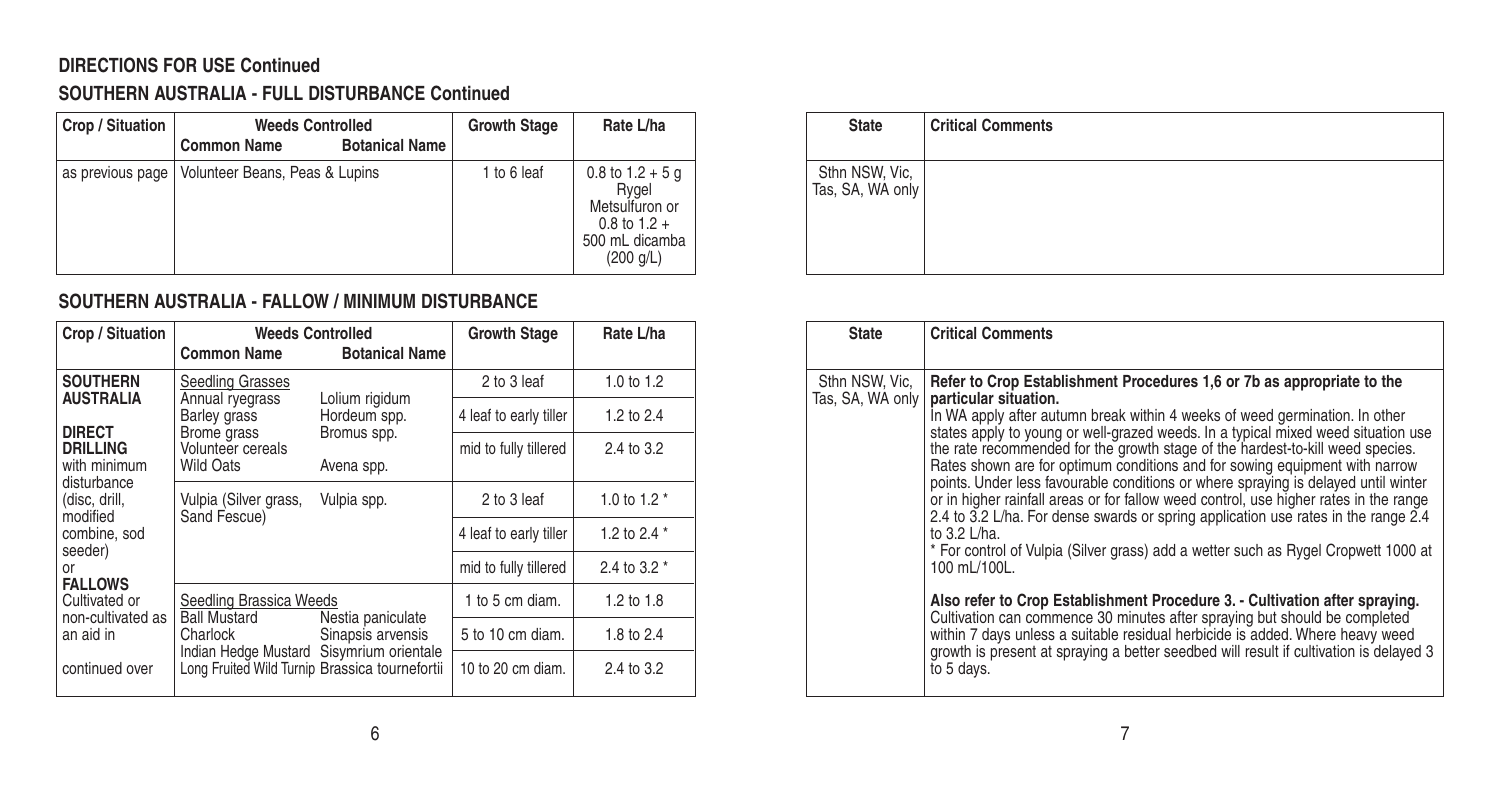# **SOUTHERN AUSTRALIA - FALLOW / MINIMUM DISTURBANCE Continued**

| Crop / Situation                                                                                                                                              | <b>Weeds Controlled</b><br><b>Common Name</b>                                                                                                                                                           | <b>Botanical Name</b>                                                                                                                                       | <b>Growth Stage</b>                 | Rate L/ha    |
|---------------------------------------------------------------------------------------------------------------------------------------------------------------|---------------------------------------------------------------------------------------------------------------------------------------------------------------------------------------------------------|-------------------------------------------------------------------------------------------------------------------------------------------------------------|-------------------------------------|--------------|
| establishing<br>crops<br>or<br>establishing and<br>maintaining<br>fallow. Includes<br>the following                                                           | Muskweed<br>Shepherd's Purse<br>Short Fruited Wild Turnip Rapistrum rugosum<br>Ward's Weed<br>Wild Radish                                                                                               | Myagrum perfoliatum<br>Capsella bursapastoris<br>Carrichtera annua<br>Raphanus<br>raphanistrum                                                              |                                     |              |
| crops:<br>Winter                                                                                                                                              | Other Seedling Broadleaved Weeds<br>Bedstraw<br><b>Bifora</b>                                                                                                                                           | Gallium tricornutum<br>Bifora testiculata                                                                                                                   | 1 to 4 leaf or<br>1 to 4 cm diam.   | 1.2 to $1.8$ |
| Canola.<br>Chickpeas,<br>Cereals (Wheat,<br>Barley, Oats,<br>Rye, Triticale)<br>Field beans.<br>Field peas.<br>Lentils, Linseed<br>(Linola). Lupins,<br>Vetch | Capeweed<br>Horehound<br>Ivy-Leaf Speedwell<br>Lincoln Weed<br>Spiny Emex<br>(doublegee,<br>three-cornered jack)<br><b>Stinging Nettle</b><br>Storksbill (wild<br>geranium, crowsfoot)<br>Vetch (Tares) | Arctotheca calendula<br>Marrubium vulgare<br>Veronica hederifolia<br>Diplotaxis tenuifolia<br>Emex australis<br>Urtica dioica<br>Erodium spp.<br>Vicia spp. | 4 to 8 leaf or<br>4 to 8 cm diam.   | 1.8 to 3.2   |
| <b>Spring/Summer</b><br>Fodder rape,<br>Pigeon peas,<br>Safflower.<br>Sorghum,<br>Soybeans,<br>Sunflower                                                      | Deadnettle<br>Fumitory<br>Melilot<br>Pimpernel<br>Poppy<br>Saffron Thistle<br>Sheepweed                                                                                                                 | Lamium amplexicaule<br>Fumaria spp.<br>Melilotus spp.<br>Anagallis spp.<br>Papaver spp.<br>Carthamus lanatus<br><b>Buglossoides arvensis</b>                | 1 to 10 leaf or<br>1 to 10 cm diam. | 1.2 to $3.2$ |
| continued over                                                                                                                                                | Paterson's Curse                                                                                                                                                                                        | Echium plantagineum                                                                                                                                         | 1 to 5 leaf                         | 1.8 to 3.2   |

| <b>State</b>                       | <b>Critical Comments</b>                                                                                                                                                  |  |  |  |  |
|------------------------------------|---------------------------------------------------------------------------------------------------------------------------------------------------------------------------|--|--|--|--|
| Sthn NSW, Vic,<br>Tas, SA, WA only | Also refer to Crop Establishment Procedure 4. - Cultivation before spraying.<br>Spraying may be carried out before or after sowing but 3 days before the crop<br>emerges. |  |  |  |  |
|                                    | TANK MIX: see Compatibility Section. Refer to partner product labels for<br>suitability of use prior to sowing particular crops and relevant plant-back periods.          |  |  |  |  |
|                                    |                                                                                                                                                                           |  |  |  |  |
|                                    |                                                                                                                                                                           |  |  |  |  |
|                                    |                                                                                                                                                                           |  |  |  |  |
|                                    |                                                                                                                                                                           |  |  |  |  |
|                                    |                                                                                                                                                                           |  |  |  |  |
|                                    |                                                                                                                                                                           |  |  |  |  |
|                                    |                                                                                                                                                                           |  |  |  |  |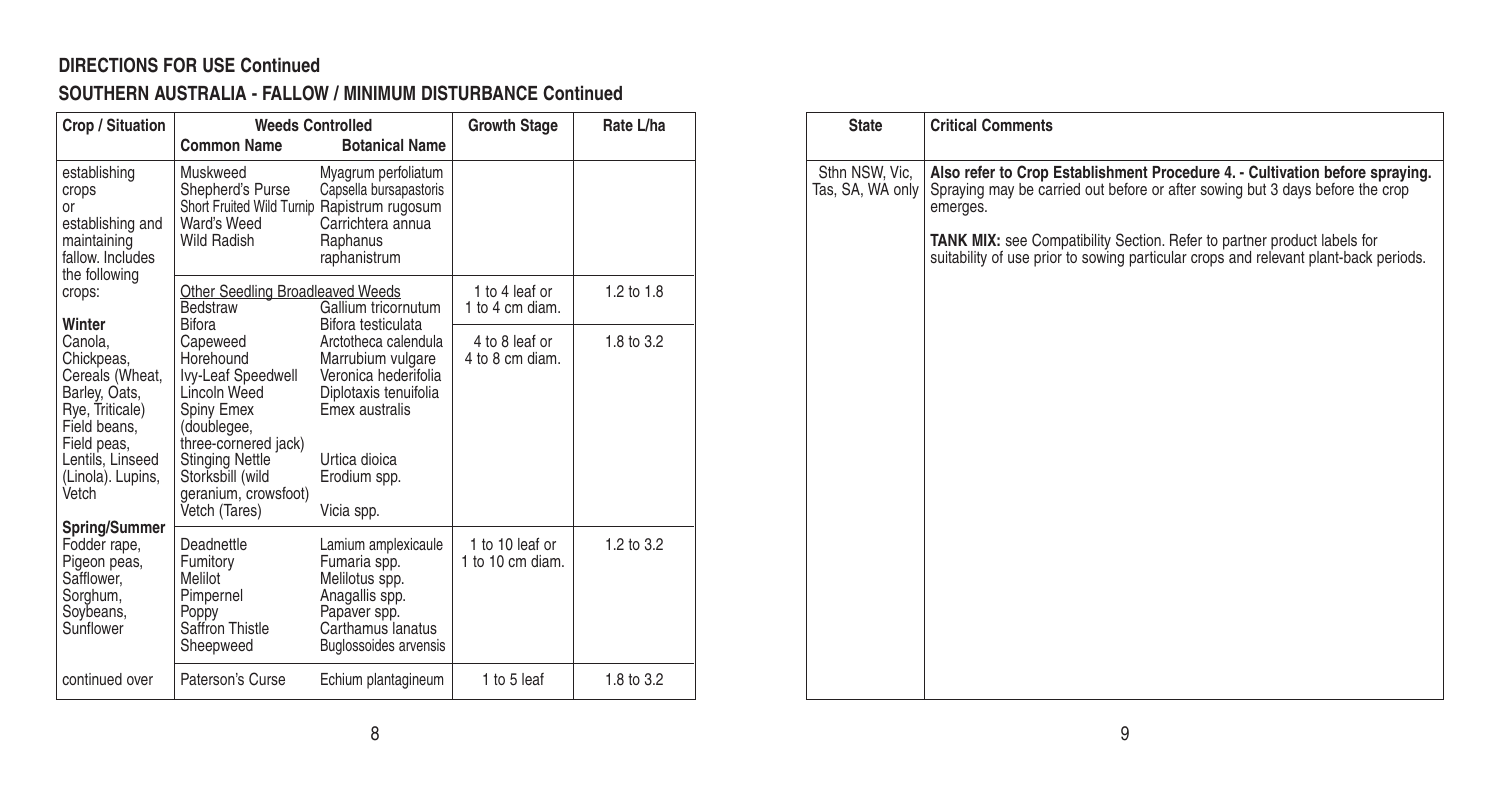# **SOUTHERN AUSTRALIA - FALLOW / MINIMUM DISTURBANCE Continued**

| Crop / Situation                | <b>Weeds Controlled</b><br><b>Botanical Name</b><br><b>Common Name</b> |                                            | <b>Growth Stage</b>               | Rate L/ha                                                                                     |
|---------------------------------|------------------------------------------------------------------------|--------------------------------------------|-----------------------------------|-----------------------------------------------------------------------------------------------|
|                                 |                                                                        |                                            |                                   |                                                                                               |
| Pasture                         | Wireweed                                                               | Pollygonum aviculare                       | 1 to 4 leaf                       | 1.2 to 3.2                                                                                    |
| Clover grass,<br>Lucerne, Medic | Marshmallow                                                            | Malva parviflora                           | 1 to 12 leaf                      | 1.2 to $1.8 + 75$ mL<br>oxyfluorfen                                                           |
|                                 | Volunteer Beans, Peas & Lupins                                         |                                            | 1 to 6 leaf                       | 1.2 to $1.8 + 5q$<br>Rygel<br>Metsulfuron or<br>1.2 to $1.8 +$<br>500 mL dicamba<br>(200 g/L) |
|                                 | <b>Medic</b><br>Sub. Clover                                            | Medicago spp.<br>Trifolium<br>subterranean | 1 to 4 leaf or<br>1 to 4 cm diam. | 1.2 to $1.8 +$<br>500 mL dicamba<br>$(200 \text{ q/L})$                                       |
|                                 |                                                                        |                                            | 4 to 8 leaf or<br>4 to 8 cm diam. | 1.8 to $3.2 + 5q$<br><b>Rygel Metsulfuron</b>                                                 |
|                                 | <b>Split Application for:</b><br>Sub. Clover                           | Trifolium                                  | 1 to 8 leaf or                    | 1.2 followed by                                                                               |
|                                 |                                                                        | subterranean                               | 1 to 8 cm diam.                   | 1.2                                                                                           |
|                                 | Perennial Ryegrass                                                     | Lolium perenne                             | 4 leaf to early<br>tillering      | 1.2 followed by<br>1.2                                                                        |
|                                 |                                                                        |                                            | mid to fully<br>tillered          | 1.6 followed by<br>1.6                                                                        |
|                                 | continued over                                                         |                                            |                                   |                                                                                               |

| <b>State</b>                       | <b>Critical Comments</b>                                                                                                                                                                                                                                                                                                                                                                                                                                         |
|------------------------------------|------------------------------------------------------------------------------------------------------------------------------------------------------------------------------------------------------------------------------------------------------------------------------------------------------------------------------------------------------------------------------------------------------------------------------------------------------------------|
| Sthn NSW, Vic,<br>Tas, SA, WA only |                                                                                                                                                                                                                                                                                                                                                                                                                                                                  |
|                                    | For sub clover control without the addition of dicamba in crops sown with triple<br>disc, modified combine or sod seeder use a split application. Apply second<br>application 7 to 15 days after first application and when green regrowth is present.<br>For control prior to sowing with combine use a split application. Apply first<br>application in autumn to mid winter. Apply second application 7 to 15 days later<br>and when green growth is present. |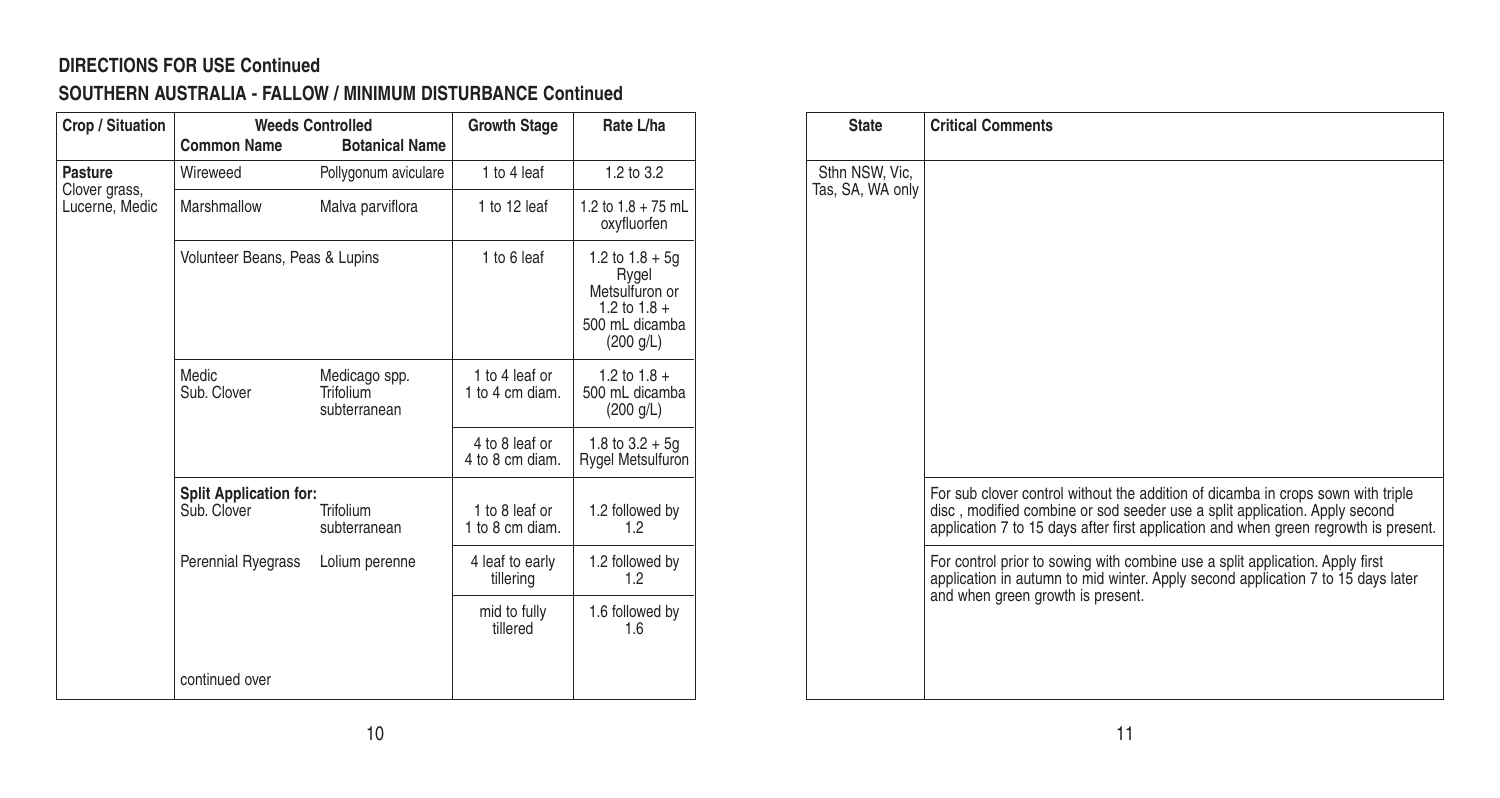**SOUTHERN AUSTRALIA - FALLOW / MINIMUM DISTURBANCE Continued**

| Crop / Situation | <b>Common Name</b> | <b>Weeds Controlled</b><br><b>Botanical Name</b> | <b>Growth Stage</b>        | Rate L/ha  |
|------------------|--------------------|--------------------------------------------------|----------------------------|------------|
|                  | Most annual weeds  |                                                  | Weeds higher<br>than 10 cm | 2.4 to 3.2 |
|                  | Potato weed        | Heliotropium                                     | 1 to 15 cm diam.           | 1.2 to 1.6 |
|                  |                    | europaeum                                        | 15 to 30 cm diam.          | 1.6 to 2.4 |

### **NORTHERN AUSTRALIA - FULL DISTURBANCE**

| Crop / Situation                                                                                                   | <b>Weeds Controlled</b>                                                                                                                                                                                  |                                                                                                                                                                                            | <b>Growth Stage</b>       | Rate L/ha      |
|--------------------------------------------------------------------------------------------------------------------|----------------------------------------------------------------------------------------------------------------------------------------------------------------------------------------------------------|--------------------------------------------------------------------------------------------------------------------------------------------------------------------------------------------|---------------------------|----------------|
|                                                                                                                    | <b>Common Name</b>                                                                                                                                                                                       | <b>Botanical Name</b>                                                                                                                                                                      |                           |                |
| <b>NORTHERN</b><br><b>AUSTRALIA</b>                                                                                | Seedling Grasses<br>(not regrowth or rhizomes)                                                                                                                                                           |                                                                                                                                                                                            | 2 to 3 leaf               | $0.8$ to 1.2   |
| <b>DIRECT</b>                                                                                                      | Barnyard grass                                                                                                                                                                                           | Echinochloa spp.                                                                                                                                                                           | 4 leaf to early<br>tiller | $1.2$ to $1.6$ |
| <b>DRILLING</b><br>with full combine<br>as an aid in the<br>establishment of<br>crops including:<br>continued over | Buffet grass<br>Columbus grass<br>Johnson grass<br>Liverseed grass<br>Mossman River grass Cenchrus echinatus<br>Paradoxa grass<br>Rhodes grass<br>Summer grass<br>Sweet summer grass<br>Volunteer barley | Cenchrus ciliaris<br>Sorghum x almum<br>Sorghum halepense<br>Urochloa panicoides<br>Phalaris paradoxa<br>Chloris gayana<br>Digitaria ciliaris<br>Brachiaria eruciformis<br>Hordeum vulgare | mid to fully<br>tillered  | 1.6 to 2.4     |

| <b>State</b>   | <b>Critical Comments</b>                                                                                                                                                                                                                                                                                                                                                                                     |
|----------------|--------------------------------------------------------------------------------------------------------------------------------------------------------------------------------------------------------------------------------------------------------------------------------------------------------------------------------------------------------------------------------------------------------------|
| Sthn NSW, Vic, | If there is excess leaf growth, i.e. more than 10 cm, split the recommended rate in<br>Tas, SA, WA only   half and apply second part 7 to 15 days after the first. Paddocks should be well<br>grazed continuously from the break. The first application removes excess leaf<br>growth, the second application is effective on residual green tissue. Green growth<br>must be present for second application. |
| SA only        | For use in summer fallows only. Add 275 g/ha diuron (900 g/kg WG) herbicide to<br>enhance control of larger weeds.                                                                                                                                                                                                                                                                                           |

| <b>State</b>              | <b>Critical Comments</b>                                                                                                                                                                                                                                                                                                                                                                                                                                                                                                                                                                                                            |
|---------------------------|-------------------------------------------------------------------------------------------------------------------------------------------------------------------------------------------------------------------------------------------------------------------------------------------------------------------------------------------------------------------------------------------------------------------------------------------------------------------------------------------------------------------------------------------------------------------------------------------------------------------------------------|
| Qld. Nthn NSW.<br>NT only | Refer to Crop Establishment Procedure 7a.<br>Apply in 50 to 100 L of clean water/ha. Avoid spraying under hot dry conditions.<br>Best results will be obtained when spraying is carried out in humid conditions or in<br>the late evening. In a typical mixed weed situation use the rate recommended for<br>the growth stage of the hardest-to-kill weed species. Rates shown are for optimum<br>conditions and for sowing equipment with wide points and cultivating tynes. Under<br>less favourable conditions or where spraying is delayed or where narrow points<br>are fitted, use higher rates in the range 1.6 to 2.4 L/ha. |
|                           | <b>TANK MIX:</b> see compatibility Section.<br>continued over                                                                                                                                                                                                                                                                                                                                                                                                                                                                                                                                                                       |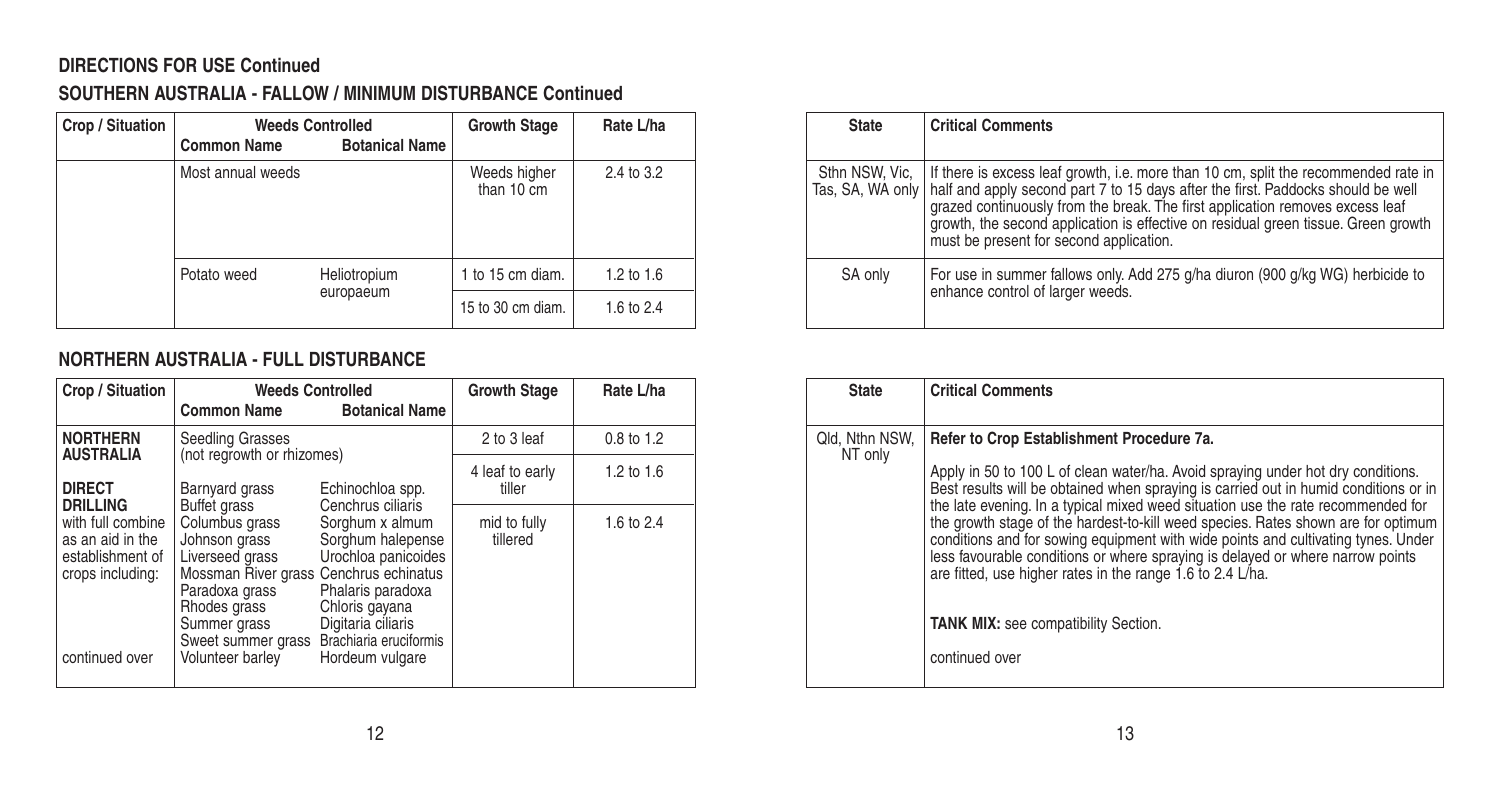# **NORTHERN AUSTRALIA - FULL DISTURBANCE Continued**

| Crop / Situation                                                                                                                    | <b>Weeds Controlled</b>                                                                                                                                                                                                                                                           |                                                                                                                                                                                                                                                                                                          | <b>Growth Stage</b> | Rate L/ha    |
|-------------------------------------------------------------------------------------------------------------------------------------|-----------------------------------------------------------------------------------------------------------------------------------------------------------------------------------------------------------------------------------------------------------------------------------|----------------------------------------------------------------------------------------------------------------------------------------------------------------------------------------------------------------------------------------------------------------------------------------------------------|---------------------|--------------|
|                                                                                                                                     | <b>Common Name</b>                                                                                                                                                                                                                                                                | <b>Botanical Name</b>                                                                                                                                                                                                                                                                                    |                     |              |
| <b>Broadacre</b><br>Crops - Winter<br>Canola.<br>Chickpeas.                                                                         | Volunteer wheat<br>Wild oats                                                                                                                                                                                                                                                      | Triticum aestivum<br>Avena Iudoviciana<br>Avena fatua                                                                                                                                                                                                                                                    |                     |              |
| Cereals (Wheat,<br>Barlley, Oats,                                                                                                   | Sorghum                                                                                                                                                                                                                                                                           | Sorghum bicolour                                                                                                                                                                                                                                                                                         | 2 to 3 leaf only    | $0.8$ to 1.2 |
| Rye, Triticale),<br>Field beans                                                                                                     | Stink grass                                                                                                                                                                                                                                                                       | Eragrostis cilianensis                                                                                                                                                                                                                                                                                   | 2 to 3 leaf only    | 0.8 to 1.2   |
| <b>Broadacre</b>                                                                                                                    | Seedling Broadleaved Weeds<br>African Turnip Weed                                                                                                                                                                                                                                 | Sisymrium thellungii +                                                                                                                                                                                                                                                                                   | 1 to 4 leaf         | 0.8 to 1.6   |
| Crops -<br>Summer                                                                                                                   | Annual saltbush<br>Australian Bindweed                                                                                                                                                                                                                                            | Atriplex muelleri<br>Convolvulus erubescens                                                                                                                                                                                                                                                              | 4 to 8 leaf         | 1.6 to 2.4   |
| Cotton, Maize,<br>Millet.<br>Mungbeans,<br>Navy Beans,<br>Peanuts, Pigeon<br>Peas, Safflower,<br>Sorghum,<br>Soybeans,<br>Sunflower | Australian Bluebell<br>Blackberry Nightshade Solanum nigrum<br>Bathurst Burr<br>Bellvine<br><b>Black Pigweed</b><br><b>Bladder Ketmia</b><br>Caltrop<br>Caustic Weed<br>Climbing Buckwheat<br>Cowvine<br>Cudweeds<br>Deadnettle<br>European Bindweed<br>Fat Hen<br>continued over | Wahlenbergia gracilis<br>Xanthium spinosum<br>Ipomoea plebela<br>Trianthema<br>portulacastrum<br>Higiscus trionum<br>Tribulus terrestris<br>Euphorbia spp.<br>Polygonum<br>convolvulus<br>Ipomoea<br>lonchophylla<br>Gnaphalium spp.<br>Lamium amplexicaule<br>Convolvulus arvensis<br>Chenopodium album | 8 to 12 leaf        | 2.4          |

| State                     | <b>Critical Comments</b>                                                                                                                 |
|---------------------------|------------------------------------------------------------------------------------------------------------------------------------------|
| Qld, Nthn NSW,<br>NT only | * For control of larger weeds prior to cereals add 0.5 to 1.0 L/ha 2,4-D amine (500 g/L). Refer to relevant label for plant-back period. |
|                           |                                                                                                                                          |
|                           |                                                                                                                                          |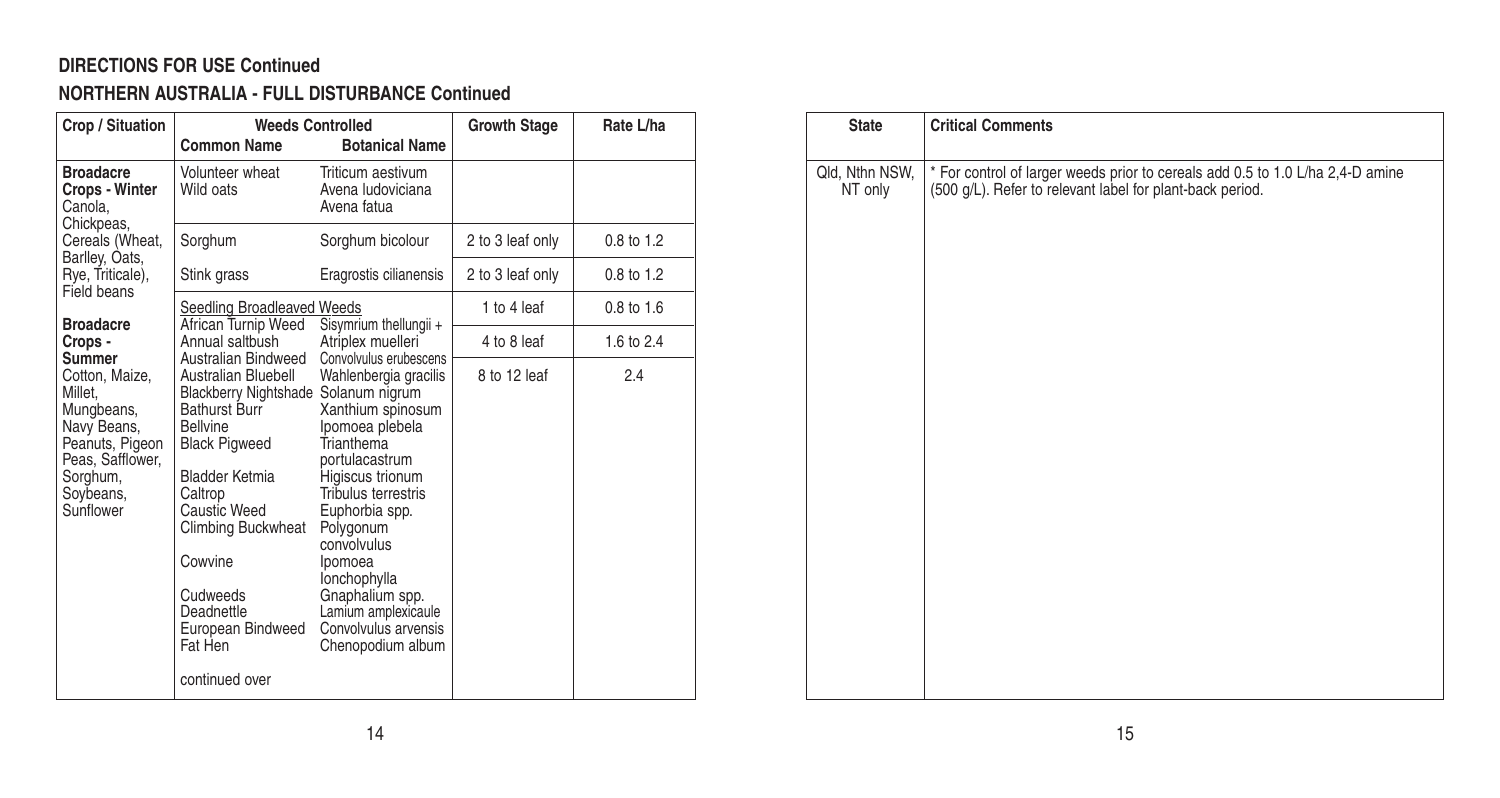# **NORTHERN AUSTRALIA - FULL DISTURBANCE Continued**

| Crop / Situation | <b>Weeds Controlled</b>                                                                                                                                                       |                                                                                                                                                                                                               | <b>Growth Stage</b> | Rate L/ha | <b>State</b>          |
|------------------|-------------------------------------------------------------------------------------------------------------------------------------------------------------------------------|---------------------------------------------------------------------------------------------------------------------------------------------------------------------------------------------------------------|---------------------|-----------|-----------------------|
|                  | <b>Common Name</b>                                                                                                                                                            | <b>Botanical Name</b>                                                                                                                                                                                         |                     |           |                       |
|                  | Fireweed                                                                                                                                                                      | Senecio<br>madagascariensis                                                                                                                                                                                   |                     |           | Qld, Nthn I<br>NT onl |
|                  | Fleabanes<br>Fumitory<br>Hogweed<br>Malvastrum<br>Mexican Poppy<br>Mintweed<br>Mungbean<br>Native Rosella                                                                     | Conyza spp.<br>Fumaria spp.<br>Zaleya galericulata<br>Malvastrum<br>americanum<br>Argemone spp.<br>Salvia reflexa<br>Vigna radiata<br>Abelmeschus                                                             |                     |           |                       |
|                  | New Zealand Spinach Tetragonia                                                                                                                                                | ficulneus<br>tetragonoides                                                                                                                                                                                    |                     |           |                       |
|                  | Noogoora Burr<br>Parthenium Weed                                                                                                                                              | Xanthium pungens<br>Parthenium<br>hysterophorus                                                                                                                                                               |                     |           |                       |
|                  | Peppercress<br>Phyllanthus<br>Prickly Lettuce<br>Prickly Paddymelon<br>Red Pigweed<br>Rhynchosia<br>Sesbania pea +<br>Sida<br>Smooth cucumber<br>Soft Roly Poly<br>Sowthistle | Lepidium spp.<br>Phyllantus spp.<br>Lactuca seriola<br>Cucumis myriocarpa<br>Portulaca oleracea<br>Rhynchosia australis<br>Sesbania cannabina +<br>Sida spp.<br>Cucumis spp.<br>Salsola kali<br>Sonschus spp. |                     |           |                       |
|                  | continued over                                                                                                                                                                |                                                                                                                                                                                                               |                     |           |                       |

| State                     | <b>Critical Comments</b> |
|---------------------------|--------------------------|
| Qld, Nthn NSW,<br>NT only |                          |
|                           |                          |
|                           |                          |
|                           |                          |
|                           |                          |
|                           |                          |
|                           |                          |
|                           |                          |
|                           |                          |
|                           |                          |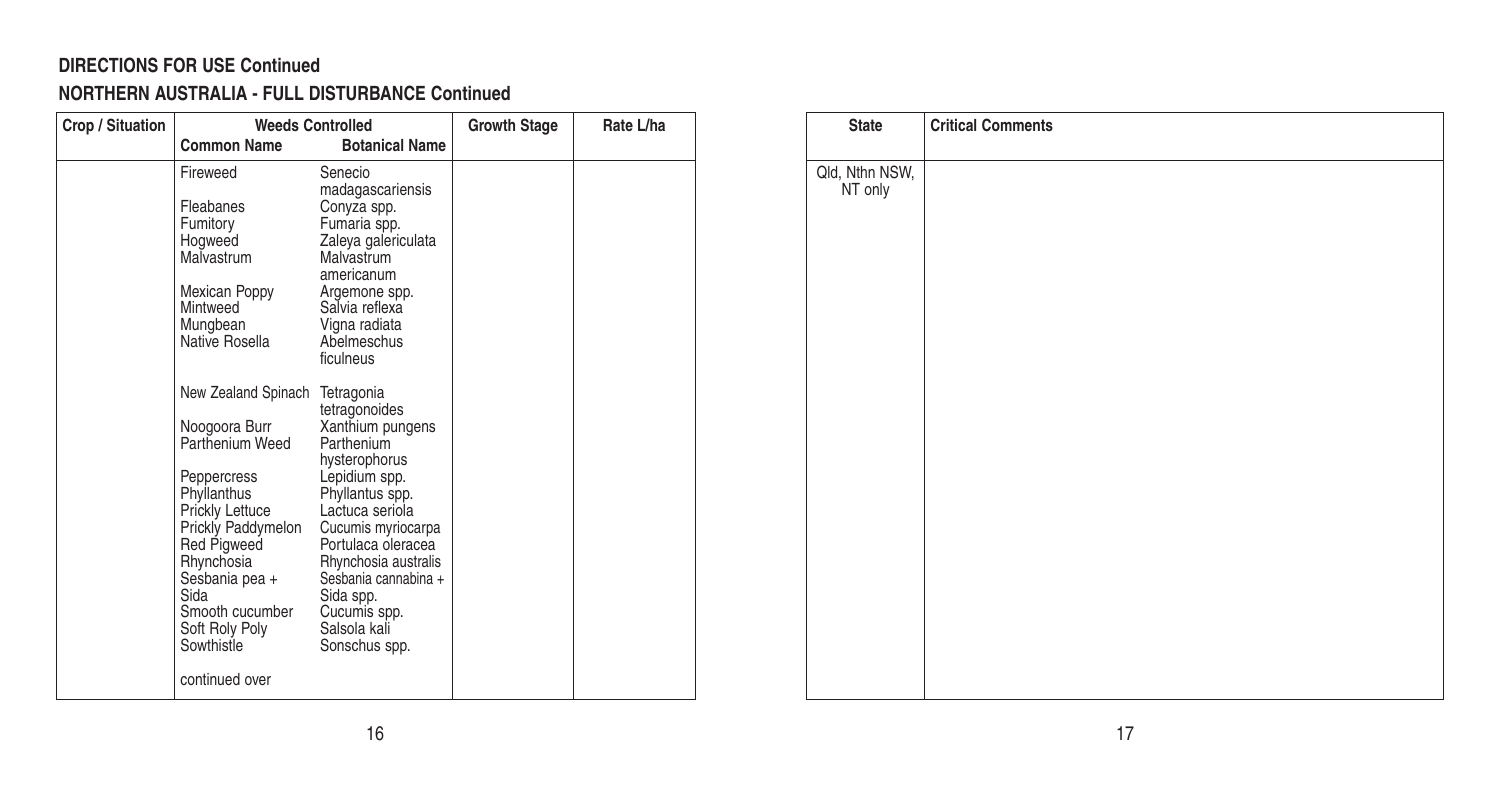# **NORTHERN AUSTRALIA - FULL DISTURBANCE Continued**

| <b>Weeds Controlled</b>                                                                     |                                                                                                            | <b>Growth Stage</b>                    | Rate L/ha      |
|---------------------------------------------------------------------------------------------|------------------------------------------------------------------------------------------------------------|----------------------------------------|----------------|
| <b>Common Name</b>                                                                          | <b>Botanical Name</b>                                                                                      |                                        |                |
| Soybean<br>Spiny Emex<br>Sunflower +<br>Thornapple<br>Variegated Thistle<br>Wild gooseberry | Glycine max<br>Emex australis<br>Helianthus annuus +<br>Datura spp.<br>Silybum marianum<br>Physalis minima |                                        |                |
| Native Jute                                                                                 | Corchorus trilocularis                                                                                     | 1 to 4 leaf                            | 1.2 to $1.6$   |
|                                                                                             |                                                                                                            | 4 to 8 leaf                            | 1.6 to $2.4$   |
|                                                                                             |                                                                                                            | 1 to 4 leaf                            | 1.2 to 1.6     |
| <b>Turnip Weed</b>                                                                          | Rapistrum rugosum                                                                                          | 1 to 4 leaf                            | 1.2 to $1.6$   |
| Boggabri Weed                                                                               | Amaranthus Mitchell                                                                                        | 1 to 8 leaf                            | $0.8$ to $1.2$ |
| Hexham Scent +                                                                              | Melilotus indicus +                                                                                        | 1 to 8 leaf                            | $0.8$ to $1.2$ |
| <b>Wild Carrot</b>                                                                          | Daucus glochidiatus                                                                                        | 1 to 8 leaf                            | 0.8 to 1.2     |
| Speedy Weed                                                                                 | Flaveria australasica                                                                                      | 1 to 8 leaf                            | 0.8 to 1.2     |
|                                                                                             |                                                                                                            |                                        |                |
|                                                                                             |                                                                                                            |                                        |                |
|                                                                                             |                                                                                                            |                                        |                |
|                                                                                             |                                                                                                            | Annual Ground Cherry Physalis angulata |                |

| <b>State</b> | <b>Critical Comments</b> |
|--------------|--------------------------|
|              |                          |
|              |                          |
|              |                          |
|              |                          |
|              |                          |
|              |                          |
|              |                          |
|              |                          |
|              |                          |
|              |                          |
|              |                          |
|              |                          |
|              |                          |
|              |                          |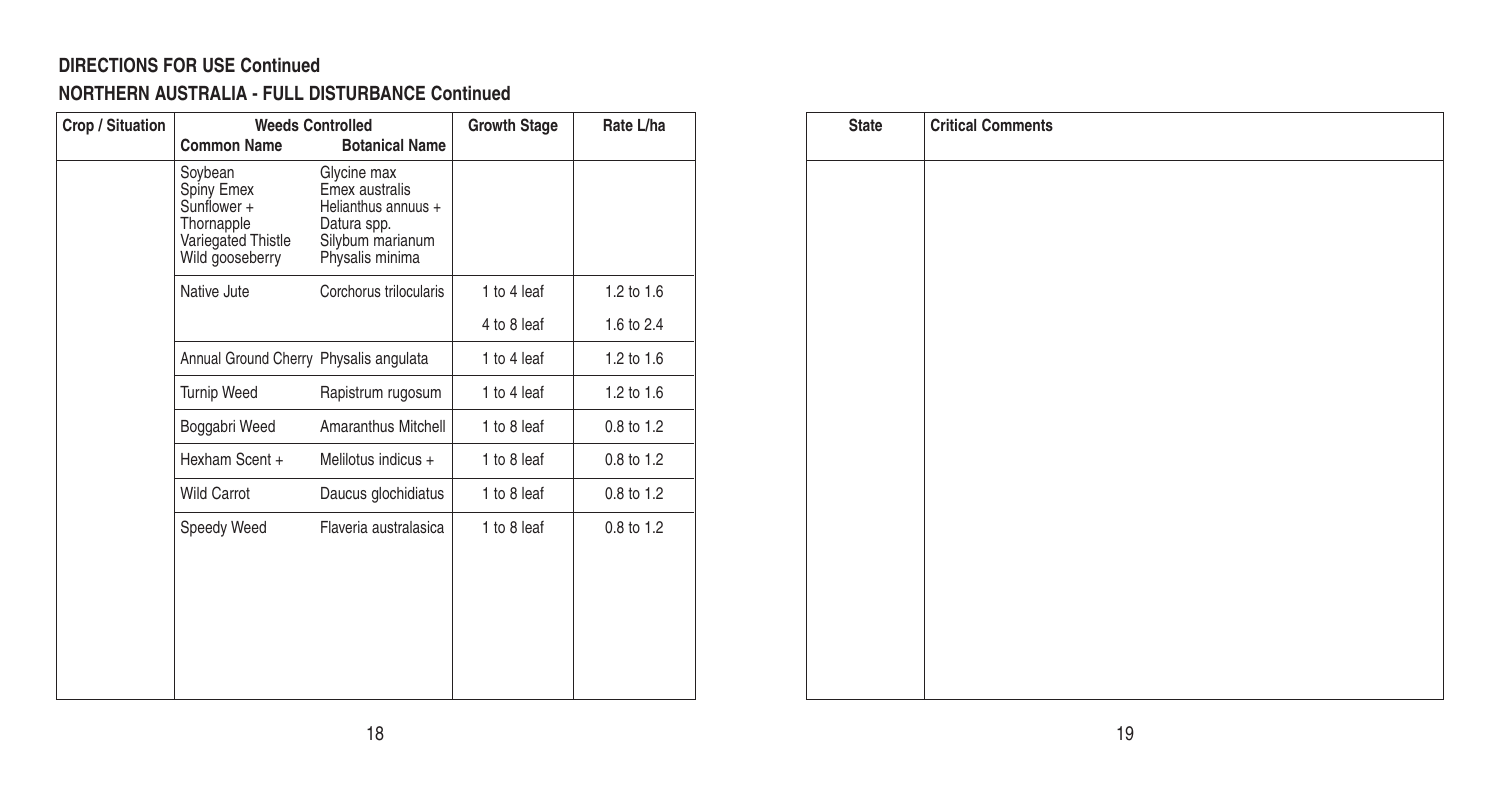# **NORTHERN AUSTRALIA - FALLOW / MINIMUM DISTURBANCE**

| Crop / Situation                                                                                                                                                                                                                                           | <b>Weeds Controlled</b>                                                                                                                                                                                                                                                          |                                                                                                                                                                                                                                                                                                                                                 | <b>Growth Stage</b>        | Rate L/ha  |
|------------------------------------------------------------------------------------------------------------------------------------------------------------------------------------------------------------------------------------------------------------|----------------------------------------------------------------------------------------------------------------------------------------------------------------------------------------------------------------------------------------------------------------------------------|-------------------------------------------------------------------------------------------------------------------------------------------------------------------------------------------------------------------------------------------------------------------------------------------------------------------------------------------------|----------------------------|------------|
|                                                                                                                                                                                                                                                            | <b>Common Name</b>                                                                                                                                                                                                                                                               | <b>Botanical Name</b>                                                                                                                                                                                                                                                                                                                           |                            |            |
| <b>NORTHERN</b><br><b>AUSTRALIA</b>                                                                                                                                                                                                                        | Seedling Grasses<br>(not regrowth or rhizomes)<br>Barnyard grass                                                                                                                                                                                                                 | Echinochloa spp.                                                                                                                                                                                                                                                                                                                                | 2 leaf to pre<br>tillering | 1.2 to 1.6 |
| <b>DIRECT</b><br><b>DRILLING</b><br>with minimum<br>disturbance<br>or<br><b>FALLOWS</b><br>cultivated or                                                                                                                                                   | Liverseed grass<br>Paradoxa grass<br>Stink grass<br>Volunteer barley<br>Volunteer wheat<br>Wild oats                                                                                                                                                                             | Urochloa panicoides<br>Phalaris paradoxa<br>Eragrostis cilianensis<br>Hordeum vulgare<br>Triticum aestivim<br>Avena judoviciana<br>Avena fatua                                                                                                                                                                                                  | early tillering            | 1.6 to 2.4 |
| non-cultivated as<br>an aid in<br>establishing or<br>maintaining a<br>fallow or the<br>establishment of<br>crops including:<br><b>Broadacre</b><br>crops -<br>Winter<br>Cereals (Wheat,<br>Barley, Oats,<br>Rye, Triticale)<br>Chickpeas<br>continued over | <b>Seedling Broadleaved Weeds</b><br>Bathurst Burr<br>Bellvine<br><b>Black Pigweed</b><br>Bladder Ketmia<br>Caltrop<br>Fat Hen<br>Fireweed<br>Fumitory<br>Mintweed<br>Mungbean +<br>New Zealand Spinach<br>Prickly Paddmelon<br>Sesbania Pea +<br>Smooth cucumber<br>Sunflower + | Xanthium spinosum<br>Ipomoea plebeia<br>Trianthema<br>portulacastrum<br>Hibiscus trionum<br>Tribulus terrestris<br>Chenopodium<br>album<br>Senecio<br>madagascariensis<br>Fumaria spp.<br>Salvia reflexa<br>Vigna radiata+<br>Tetragonia<br>tetragonoides<br>Cucumis myriocarpus<br>Sesbania cannabina +<br>Cucumis spp.<br>Helianthus annuus + | 1 to 4 leaf                | 1.6 to 2.4 |

| <b>State</b>              | <b>Critical Comments</b>                                                                                                                                                                                                                                                                                                                                                                                                                                                                                                                                                                                                                              |
|---------------------------|-------------------------------------------------------------------------------------------------------------------------------------------------------------------------------------------------------------------------------------------------------------------------------------------------------------------------------------------------------------------------------------------------------------------------------------------------------------------------------------------------------------------------------------------------------------------------------------------------------------------------------------------------------|
| Qld. Nthn NSW.<br>NT only | Refer to Crop Establishment Procedures 5,6 or 7b as appropriate to the<br>particular situation.<br>In a typical mixed weed situation use the rate recommended for the growth stage<br>of the hardest-to-kill weed species. Rates shown are for optimum conditions and<br>for row crop and no-till planter. Under less favourable conditions or where spraying<br>is delayed or for fallow weed control, use higher rates in the range 1.6 to 2.4 L/ha.<br>Apply in 50 to 100L of clean water per ha.<br>Avoid spraying under hot dry conditions. Best results will be obtained when<br>spraying is carried out in the evening or in humid conditions. |
|                           | + For control of larger weeds prior to cereals add 0.5 to 1.0L 2,4-D amine<br>(500 g/L) - refer to relevant label for plant back period.                                                                                                                                                                                                                                                                                                                                                                                                                                                                                                              |
|                           | <b>TANK MIX:</b> see Compatibility section.                                                                                                                                                                                                                                                                                                                                                                                                                                                                                                                                                                                                           |
|                           |                                                                                                                                                                                                                                                                                                                                                                                                                                                                                                                                                                                                                                                       |
|                           |                                                                                                                                                                                                                                                                                                                                                                                                                                                                                                                                                                                                                                                       |
|                           |                                                                                                                                                                                                                                                                                                                                                                                                                                                                                                                                                                                                                                                       |
|                           |                                                                                                                                                                                                                                                                                                                                                                                                                                                                                                                                                                                                                                                       |
|                           |                                                                                                                                                                                                                                                                                                                                                                                                                                                                                                                                                                                                                                                       |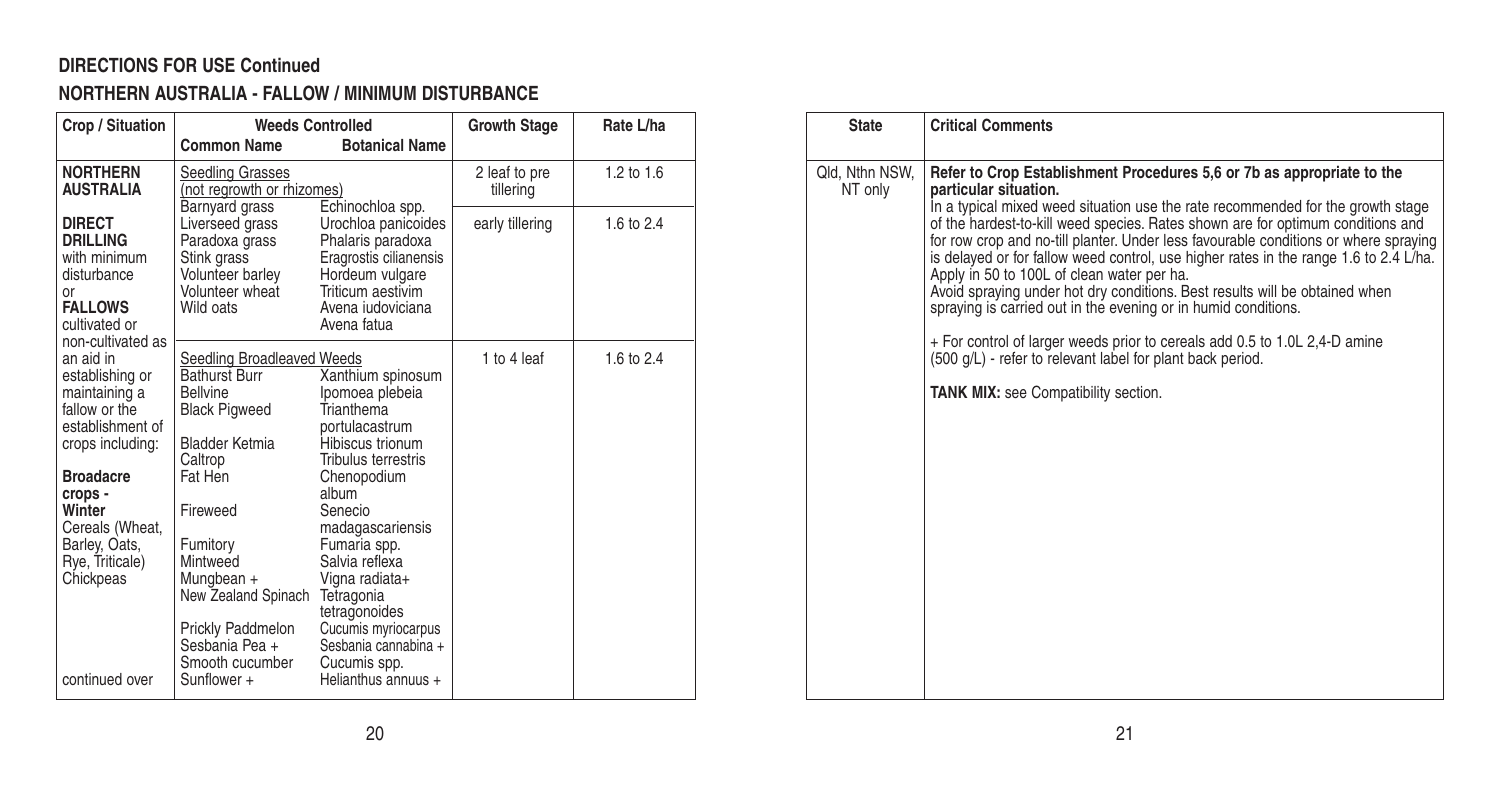# **NORTHERN AUSTRALIA - FALLOW / MINIMUM DISTURBANCE Continued**

| Crop / Situation                                                                                                                     | <b>Weeds Controlled</b>                                                                                    |                                                                                                              | <b>Growth Stage</b> | Rate L/ha    |
|--------------------------------------------------------------------------------------------------------------------------------------|------------------------------------------------------------------------------------------------------------|--------------------------------------------------------------------------------------------------------------|---------------------|--------------|
|                                                                                                                                      | <b>Common Name</b>                                                                                         | <b>Botanical Name</b>                                                                                        |                     |              |
| <b>Broadacre</b><br>crops -<br>Summer<br>Cotton, Maize,<br>Millet.<br>Mungbeans,<br>Safflower.<br>Sorahum.<br>Soybeans,<br>Sunflower | Thornapples<br><b>Volunteer Cotton</b><br>(including Roundup<br>Ready cotton)<br>Wild gooseberry           | Datura spp.<br>Gossyplum hirsutum<br>Physalis minima                                                         |                     |              |
|                                                                                                                                      | <b>Volunteer Cotton</b><br>(including Roundup<br>Ready cotton)                                             | Gossyplum hirsutum                                                                                           | 5 to 9 leaf         | 2.4 to 3.2   |
|                                                                                                                                      | Boggabri Weed<br>Hexham Scent +<br>Wild Carrot<br>Phyllanthus                                              | Amaranthus mitchell<br>Melilotutus indicus +<br>Daucus glochidiatus<br>Phyllanthus spp.                      | 1 to 8 leaf         | 1.6 to $2.4$ |
| As an aid in<br>post harvest<br>weed control<br>- after winter<br>cereals                                                            | <b>Volunteer Barley</b><br>Volunteer Wheat<br><b>Bladder Ketmia</b><br>Milk Thistle<br>New Zealand Spinach | Hordeum vulgare<br>Triticum aestivum<br>Hibiscus trianum<br>Sonchus oleraceus<br>Tetragonia<br>tetragonoides | 1 to 4 leaf         | 1.6 to 2.4   |

| <b>State</b> | <b>Critical Comments</b>                                                                                                                                          |
|--------------|-------------------------------------------------------------------------------------------------------------------------------------------------------------------|
|              |                                                                                                                                                                   |
|              | Refer to Procedure 5.<br>Do not spray under hot, dry conditions or when weeds are covered with dust and/or trash. Application is best carried out following rain. |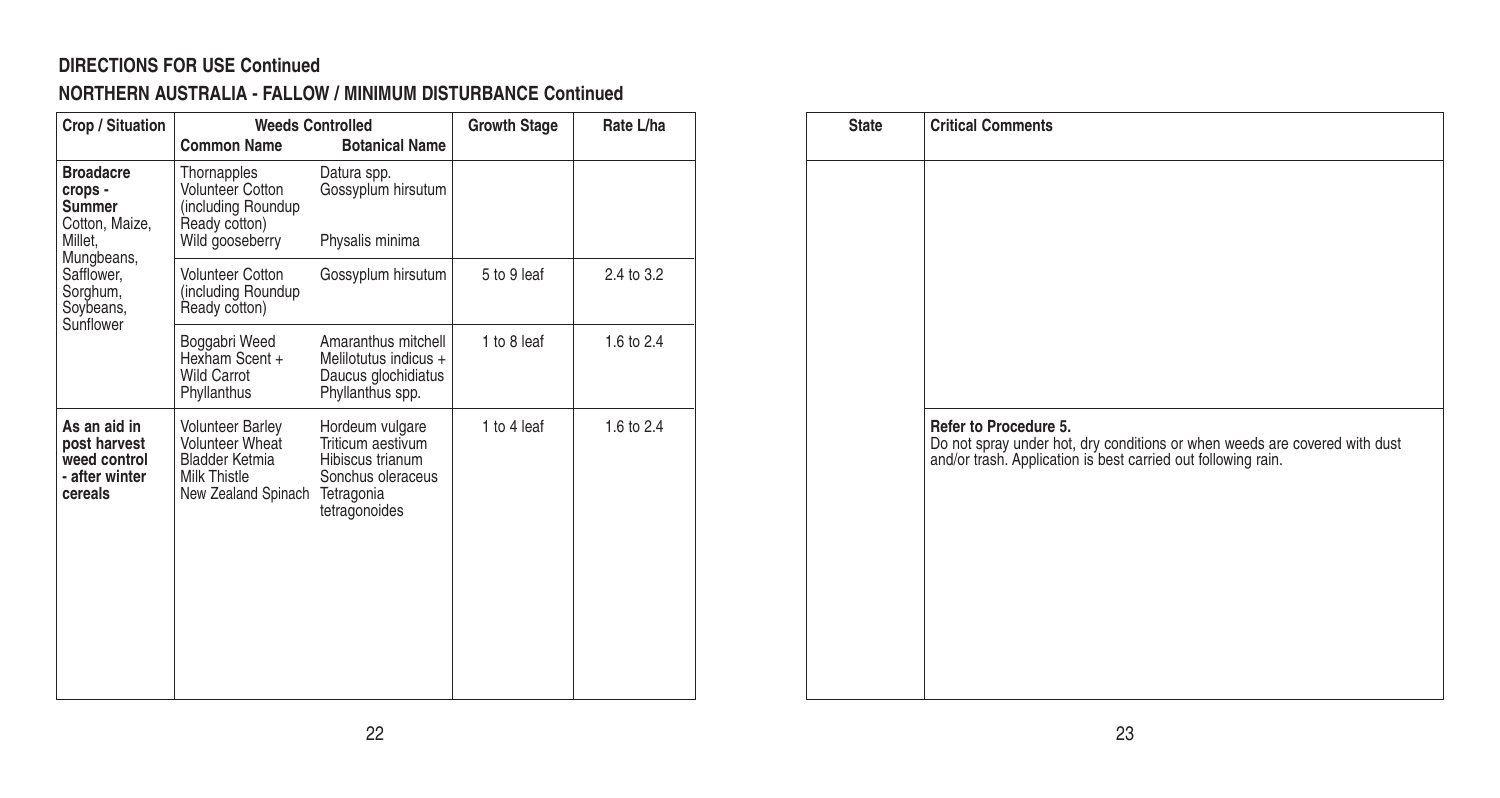# **SUGAR CANE**

| Crop / Situation                                                                                                                                | <b>Weeds Controlled</b>                                                                                                                                                                              |                                                                                                                                                                                                                                                                                                        | <b>Growth Stage</b>         | Rate L/ha    |
|-------------------------------------------------------------------------------------------------------------------------------------------------|------------------------------------------------------------------------------------------------------------------------------------------------------------------------------------------------------|--------------------------------------------------------------------------------------------------------------------------------------------------------------------------------------------------------------------------------------------------------------------------------------------------------|-----------------------------|--------------|
|                                                                                                                                                 | <b>Common Name</b>                                                                                                                                                                                   | <b>Botanical Name</b>                                                                                                                                                                                                                                                                                  |                             |              |
| <b>NORTHERN</b><br><b>AUSTRALIA</b>                                                                                                             | Seedling Grasses<br><b>Barnyard Grass</b>                                                                                                                                                            | (not regrowth or rhizomes)<br>Echinochloa spp.                                                                                                                                                                                                                                                         |                             | 1.2 to 1.6   |
| <b>SUGAR CANE</b><br><b>ESTABLISHMENT</b>                                                                                                       | Liverseed Grass<br><b>Stink Grass</b>                                                                                                                                                                | Urochloa panicoides<br>Eragrostis cilianensis                                                                                                                                                                                                                                                          | early tillering             | 1.6 to $2.4$ |
| <b>AND FALLOWS</b><br>PRIOR TO<br><b>SUGARCANE</b>                                                                                              |                                                                                                                                                                                                      |                                                                                                                                                                                                                                                                                                        | mature annual<br>qrasses *  | 2.4 to 3.2 * |
| <b>PLANTING</b>                                                                                                                                 | Seedling Broadleaved Weeds                                                                                                                                                                           |                                                                                                                                                                                                                                                                                                        | 1 to 4 leaf                 | 1.6 to 2.4   |
| Cultivated or<br>non-cultivated.<br>As an aid in<br>establishing<br>sugar cane or<br>controlling<br>weeds in a<br>fallow prior to<br>sugar cane | Bathurst Burr<br><b>Bellvine</b><br><b>Black Pigweed</b><br><b>Bladder Ketmia</b><br>Caltrop<br>Fat Hen<br>Fumitory<br>Mintweed<br>Mungbean<br>Prickly Paddymelon<br>Sesbania Pea<br>Smooth Cucumber | Xanthium spinosum<br>Ipomoea plebeia<br>Trianthema<br>portulacastrum<br>Hibiscus trionum<br>Tribulus terrestris<br>Chenopodium album<br>Fumaria spp.<br>Salvia reflexa<br>Vigna radiata<br>New Zealand Spinach Tetragonia<br>tetragonoides<br>Cucumis myriocarpa<br>Sesbania cannabina<br>Cucumis spp. | Mature broadleaf<br>weeds * | 2.4 to 3.2 * |
|                                                                                                                                                 | Thornapples<br>Datura spp.<br>Physalis minima<br><b>Wild Gooseberry</b>                                                                                                                              |                                                                                                                                                                                                                                                                                                        |                             |              |
|                                                                                                                                                 | Phyllanthus                                                                                                                                                                                          | Phylianthus spp.                                                                                                                                                                                                                                                                                       | 1 to 8 leaf                 | 1.6 to $2.4$ |
|                                                                                                                                                 |                                                                                                                                                                                                      |                                                                                                                                                                                                                                                                                                        | mature broadleaf<br>weeds * | 2.4 to 3.2 * |

| <b>Critical Comments</b>                                                                                                                                                                                                                                                                                                                                                                                                                                                                                                                                                                                                                                                                                                                                                                                                                                                                                                                                                                                                                                                                                                                                                                                                                                                                                              |
|-----------------------------------------------------------------------------------------------------------------------------------------------------------------------------------------------------------------------------------------------------------------------------------------------------------------------------------------------------------------------------------------------------------------------------------------------------------------------------------------------------------------------------------------------------------------------------------------------------------------------------------------------------------------------------------------------------------------------------------------------------------------------------------------------------------------------------------------------------------------------------------------------------------------------------------------------------------------------------------------------------------------------------------------------------------------------------------------------------------------------------------------------------------------------------------------------------------------------------------------------------------------------------------------------------------------------|
| SUGAR CANE: prior to planting or for establishing or maintaining a fallow -<br>refer to Procedure 6. and following:<br>Cultivated fallow - where seedling weeds have recently germinated, are growing<br>well are up to 10cm high use rates of 1.6 to 2.4 L/ha in a spray volume of 150 to<br>200 L water/ha plus a wetter such as Rygel Cropwett 1000 at 120 mL/ha.<br>* Non-cultivated fallow - to control mature dense stands of annual weeds use<br>rates of 2.4 to 3.2L/ha in a spray volume of 400L water/ha plus a wetter such as<br>Rygel Cropwett 1000 at 120mL/ha or Rygel Cropwett 600 at 240mL/ha.<br>Control can be improved with the addition of an enhanced rate of diuron 900 WG<br>(500g to 1 kg/ha) and if vine weeds are present add 2,4-D amine.<br>A split application of Rygel Pre-Seed 250 10 to 12 days apart will also improve<br>control of tall dense weeds. Only use 110° flat fan nozzles equivalent to Spraying<br>Systems 03 for 200 L/ha and 04 for 250 to 400 L/ha. When dense weed growth is<br>present implement penetration and the resulting seedbed may be improved if<br>cultivation commences 4 to 5 days after spraying. Best results will be obtained<br>when spraying is carried out in the evening or in humid conditions.<br><b>TANK MIX:</b> see Compatibility section. |
|                                                                                                                                                                                                                                                                                                                                                                                                                                                                                                                                                                                                                                                                                                                                                                                                                                                                                                                                                                                                                                                                                                                                                                                                                                                                                                                       |
| Qld, Nthn NSW,                                                                                                                                                                                                                                                                                                                                                                                                                                                                                                                                                                                                                                                                                                                                                                                                                                                                                                                                                                                                                                                                                                                                                                                                                                                                                                        |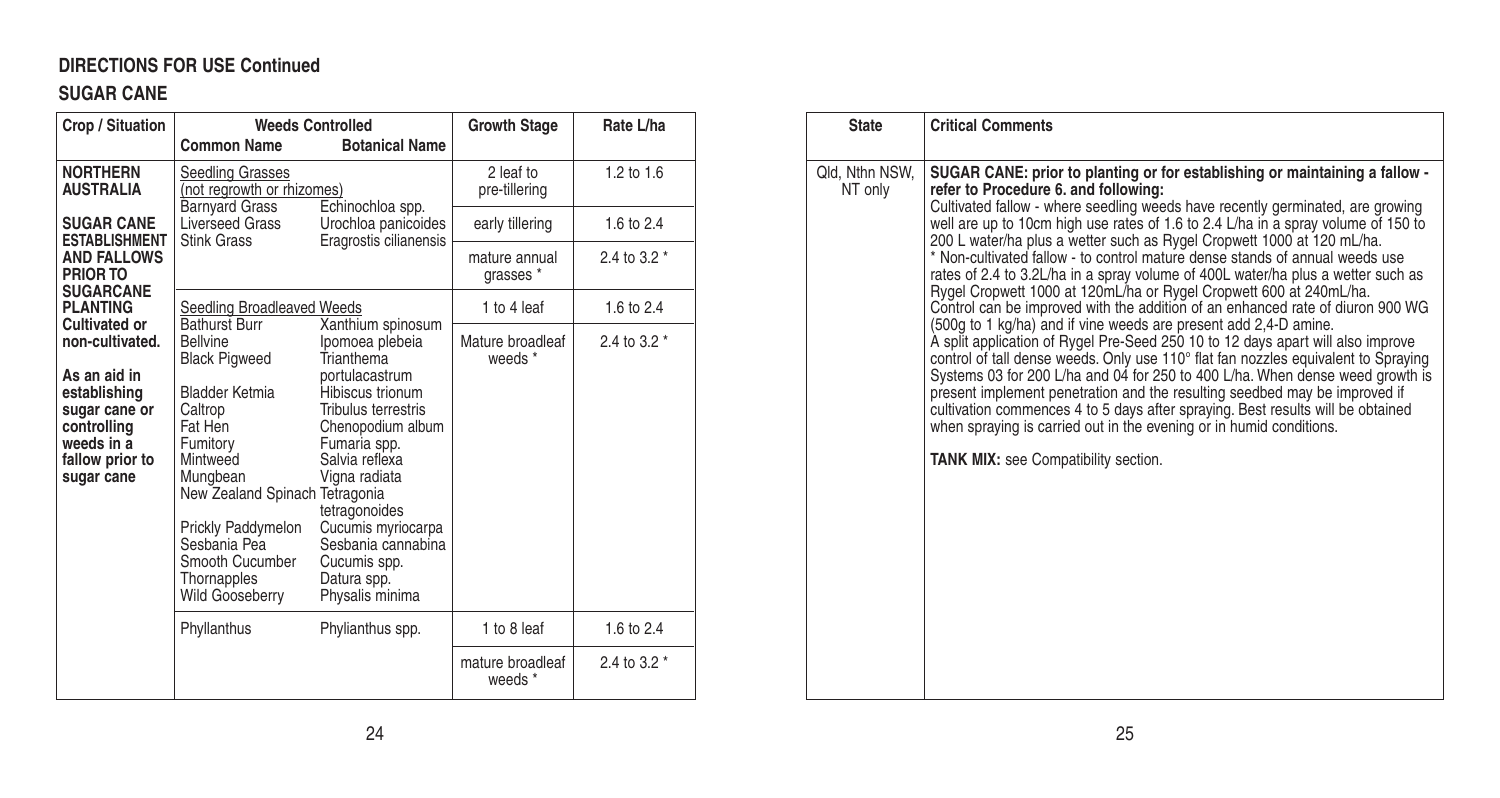# **SUGAR CANE Continued**

| Crop / Situation                         | <b>Weeds Controlled</b>                                                                                                                                                                                                                                 |                            | <b>Growth Stage</b>            | Rate L/ha                                        |
|------------------------------------------|---------------------------------------------------------------------------------------------------------------------------------------------------------------------------------------------------------------------------------------------------------|----------------------------|--------------------------------|--------------------------------------------------|
|                                          | <b>Common Name</b>                                                                                                                                                                                                                                      | <b>Botanical Name</b>      |                                |                                                  |
| <b>SUGARCANE -</b><br><b>PLANT &amp;</b> | Most Seedling Broadleaf Weeds Including                                                                                                                                                                                                                 |                            | Up to 5 cm high                | 1.2 to 1.6                                       |
| <b>RATOON</b>                            | Sicklepod                                                                                                                                                                                                                                               | Senna obtusifolia          | Up to 50 cm high               | 1.2 to $1.6$                                     |
|                                          | Bluetop                                                                                                                                                                                                                                                 | Ageratum<br>houstonianum   | Up to 15 cm high               | 1.2 to $1.6$                                     |
|                                          | Phyllantus                                                                                                                                                                                                                                              | Phyllanthus spp.           | Up to 15 cm high               | 1.2 to $1.6$                                     |
|                                          | Calopo                                                                                                                                                                                                                                                  | Calopogonium<br>mucunoides | 3 to 5 leaves                  | 1.6 to $2.0$                                     |
|                                          | <b>Most Seedling Grasses Including</b><br>Awnless Barnyard Grass Echinochloa colona<br>Summer Grass<br>Digitaria cillaris<br>Guinea Grass<br>Panicum maximum<br>Hamil Grass<br>Panicum maximum<br>cv Hamil<br>Green Summer Grass Brachlaria milliformis |                            | Up to 5 cm high                | 1.2 to $1.6 +$<br>0.5 kg Diuron<br>(900 g/kg WG) |
|                                          | All above grasses                                                                                                                                                                                                                                       |                            | Up to 10 cm high               | 1.2 to $1.6 +$<br>1.0 kg Diuron<br>(900 g/kg WG) |
|                                          | All above grasses                                                                                                                                                                                                                                       |                            | $> 10$ cm high $\&$<br>seeding | $1.6 + 2.8$ to<br>3.9 kg Diuron<br>(900 g/kg WG) |
|                                          |                                                                                                                                                                                                                                                         |                            |                                |                                                  |

| <b>State</b>          | <b>Critical Comments</b>                                                                                                                                                                                                                                                                                                                                                                                                                                                                                                                                                                                                                                                                                                                                                                                                                                                                                                                                                                                                                                                                                                                                                                                                                                                                                                                                                                                                                                                            |
|-----------------------|-------------------------------------------------------------------------------------------------------------------------------------------------------------------------------------------------------------------------------------------------------------------------------------------------------------------------------------------------------------------------------------------------------------------------------------------------------------------------------------------------------------------------------------------------------------------------------------------------------------------------------------------------------------------------------------------------------------------------------------------------------------------------------------------------------------------------------------------------------------------------------------------------------------------------------------------------------------------------------------------------------------------------------------------------------------------------------------------------------------------------------------------------------------------------------------------------------------------------------------------------------------------------------------------------------------------------------------------------------------------------------------------------------------------------------------------------------------------------------------|
| Qld, NSW & WA<br>only | Apply as a broadcast spray over-the-top of plant cane up to 3 to 4 leaf stage or<br>ratoon cane up to 10 cm high. Cane foliage will be scorched but new leaves will<br>appear in 7 to 10 days. In plant cane between the 3 to 4 leaf stage and the<br>formation of the true stem use a directed interspace spray. The Irvin boom is the<br>most suitable equipment to avoid excessive drift onto cane foliage while spraying<br>at the bases of plant and ratoon cane.<br>After the formation of the true stem, which is resistant to Rygel Pre-Seed 250, the<br>sprayer height can be raised to overlap the spray pattern to give weed control in<br>the stool. Use the higher rate for dense more mature weeds. Rygel Pre-Seed 250<br>can be mixed with atrazine herbicide to give residual weed control when used as<br>a directed spray. It may also be mixed with high rates of diuron for residual control.<br>To enhance the activity of Rygel Pre-Seed 250 under favourable growing<br>conditions and in open sunny conditions add 275 g/ha diuron (900 g/kg WG)<br>herbicide. Complete spray coverage is essential. For grasses and broadleaf weeds<br>up to 5 cm high use a minimum of 250 L spray solution/ha, increase to 350 L/ha<br>for weeds up to 10 cm high. Use a spray volume of 400 L/ha for weeds up to 10<br>cm high. Use a spray volume of 400 L/ha for dense mature weeds. Always add a<br>wetter such as Rygel Cropwett 1000 at 120 mL per 100 L of water. |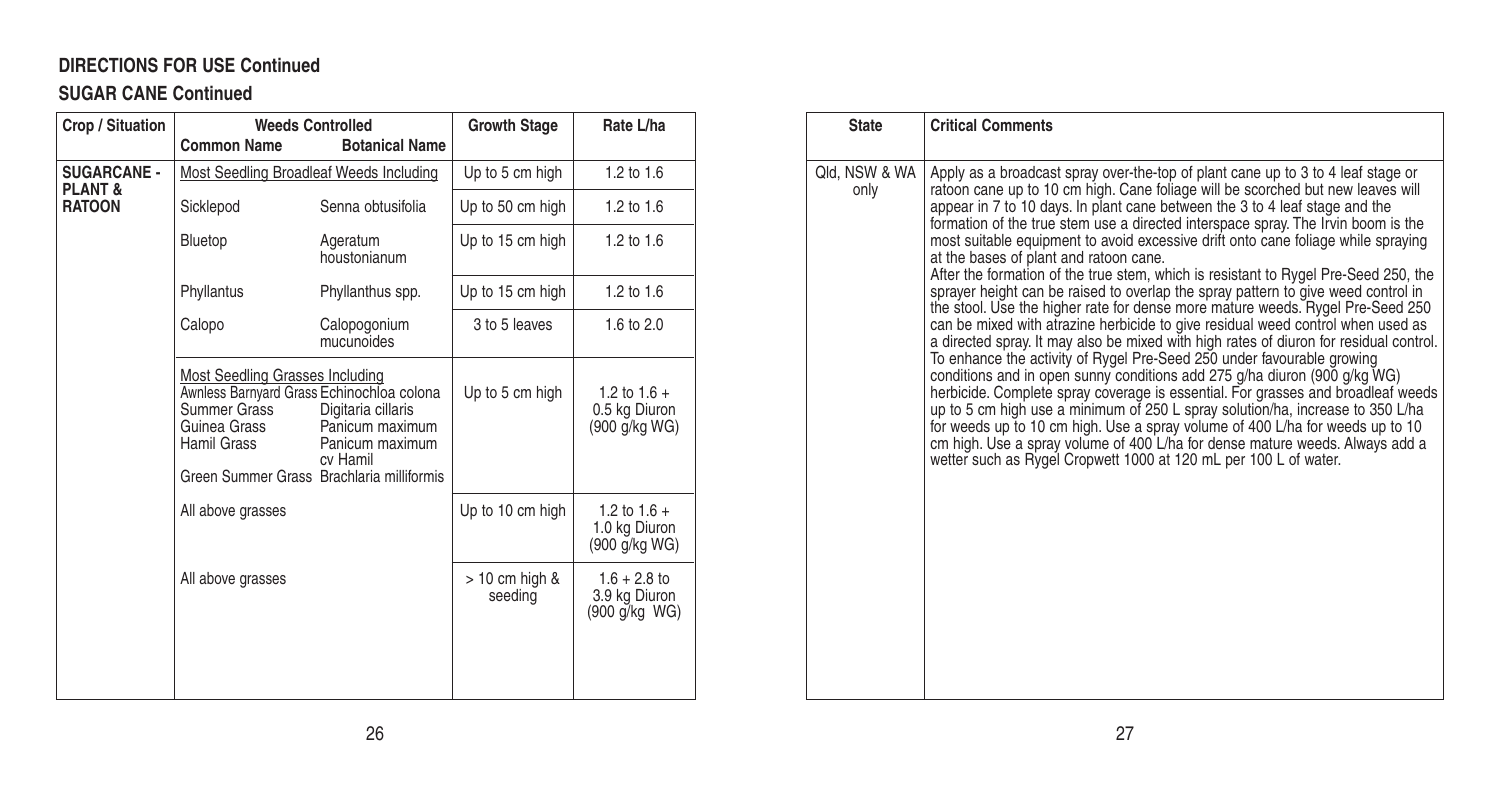# **COTTON**

| Crop / Situation                                     | Use                      | <b>State</b>  | Rate L/ha  |
|------------------------------------------------------|--------------------------|---------------|------------|
| <b>COTTON</b><br>Drvland and<br>moisture<br>stressed | Desiccant to aid harvest | Qld, NSW only | 1.2 to 1.6 |

# **LUCERNE**

| Crop / Situation                                                                                     | <b>Weeds Controlled</b>                                                                        | <b>State</b> | Rate L/ha                                    |
|------------------------------------------------------------------------------------------------------|------------------------------------------------------------------------------------------------|--------------|----------------------------------------------|
| <b>LUCERNE</b><br>Established (at<br>least 1 year old)<br>- for improved<br>grazing or<br>oversowing | most annual weeds including capeweed<br>and Erodium.                                           | All States   | 1.6                                          |
| - for improved<br>grazing, hay or<br>seed production<br>or oversowing.                               | most annual weeds including capeweed<br>and Erodium.                                           |              | 2.4                                          |
| - for enhanced<br>control of some<br>broadleaf weeds                                                 | as above plus Paterson's Curse and<br>Shepherd's Purse.                                        |              | $2.4 + 1$ kg/ha<br>diuron<br>(900 g/kg WG)   |
| - for short term<br>residual weed<br>control                                                         | most annual weeds including capeweed<br>and Erodium, Paterson's Curse and<br>Shepherd's Purse. |              | $2.4 + 1.9$ kg/ha<br>diuron<br>(900 g/kg WG) |
|                                                                                                      |                                                                                                |              |                                              |

### **Critical Comments**

**Apply by ground rig only.**<br>Good spray coverage is essential. Apply in 50 to 100 L of water per hectare. Use 5 hollow cone or 3<br>flat fan nozzles per row. Apply when at least 85% of bolls are open and remaining bolls are ma

| <b>Critical Comments</b>                                                                                                                                                                                                                                                                                                                                                                                                                                                                                                                                                                                                                                                                                        |
|-----------------------------------------------------------------------------------------------------------------------------------------------------------------------------------------------------------------------------------------------------------------------------------------------------------------------------------------------------------------------------------------------------------------------------------------------------------------------------------------------------------------------------------------------------------------------------------------------------------------------------------------------------------------------------------------------------------------|
|                                                                                                                                                                                                                                                                                                                                                                                                                                                                                                                                                                                                                                                                                                                 |
| Spray in autumn after weeds germinate. Graze the lucerne to reduce the height to 2 to 4 cm before<br>spraying.<br>Note: If required, grass, clover or lucerne seed can be direct drilled to increase desirable plant population.                                                                                                                                                                                                                                                                                                                                                                                                                                                                                |
| Spray in winter. Graze the lucerne to reduce the height to 2 to 4 cm before spraying.<br>Note: If required, grass, clover or lucerne seed can be direct drilled to increase desirable plant<br>population.                                                                                                                                                                                                                                                                                                                                                                                                                                                                                                      |
| For improved control of Paterson's Curse and Shepherd's Purse mix with 1 kg/ha diuron (900 g/kg<br>WG) in late winter. Do not use the tank mix if oversowing.                                                                                                                                                                                                                                                                                                                                                                                                                                                                                                                                                   |
| For short term residual control, tank mix with 1.9 kg/ha diuron (900 g/kg WG) in late winter. Length of<br>control may be shorter on heavy soils or under irrigation. Do not use the tank mix of oversowing.<br><b>WARNING</b> - continued use of Rygel Pre-Seed 250 alone in certain areas, has resulted in the<br>selection of resistant barley grass. Hordeum glaucum, H. leporinum, capeweed and Silver grass,<br>Vulpia spp. Where resistant barley grass is confirmed it may be controlled with selective grass<br>herbicides. The use of the tank mix with diuron will assist in control of resistant capeweed and Silver<br>grass and is recommended as a general weed resistance strategy for lucerne. |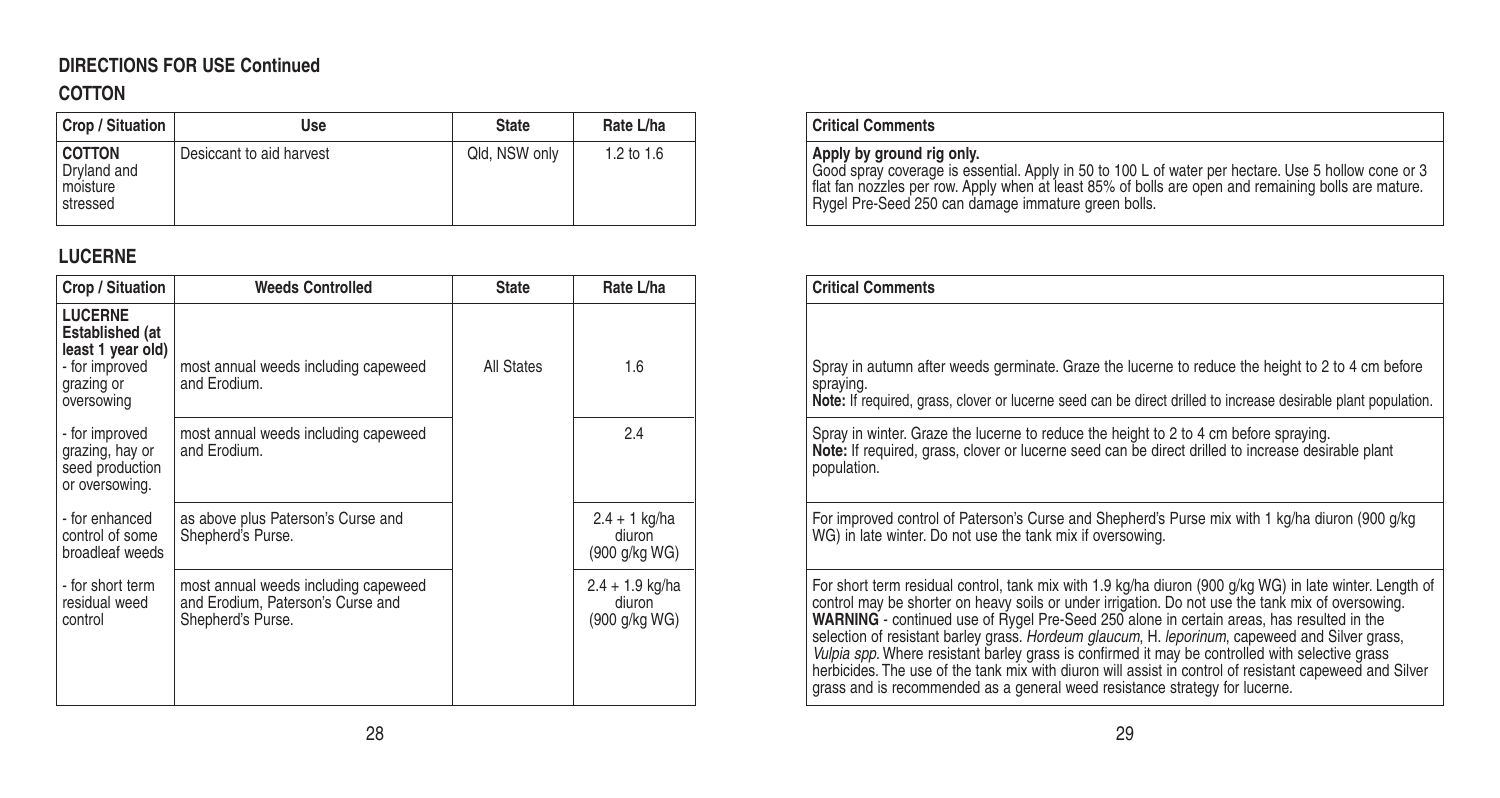# **PUBLIC SERVICE AREAS, TROPICAL TREE CROPS, VEGETABLES, POTATOES, ORCHARDS AND VINEYARDS**

| Crop / Situation                                                                                                                                                                                                                                                     | <b>Weeds Controlled</b>                    | <b>State</b> | Rate L<br><b>High Volume or Power</b><br>Sprayer |                                |
|----------------------------------------------------------------------------------------------------------------------------------------------------------------------------------------------------------------------------------------------------------------------|--------------------------------------------|--------------|--------------------------------------------------|--------------------------------|
|                                                                                                                                                                                                                                                                      |                                            |              | Per ha                                           | Per 100 L<br>(spot spray)      |
| <b>Public Service</b><br>Areas, Rights-<br>of-Way, Market<br>Gardens and<br>Nurseries,<br>Orchards<br>(including<br>bananas),<br>Vineyards and<br>Forests - Ring<br>weeding around<br>trees with<br>brown bark and<br>strip spraying<br>in orchards and<br>vineyards | Most annual grasses and<br>broadleaf weeds | All States   | 2.4 to 3.2 L<br>(a) see below                    | 240 to 320 mL<br>(b) see below |
| Pre-crop<br>emergence<br>weed control<br>(vegetable<br>crops)<br>Long Term                                                                                                                                                                                           |                                            |              |                                                  |                                |
| <b>Weed Control</b>                                                                                                                                                                                                                                                  |                                            |              |                                                  |                                |

| <b>Critical Comments</b>                                                                                                                                                                                                                                                                                                                                                                                                                                                                                                                                                                                                                                                                                                                                                                                                                                                                       |
|------------------------------------------------------------------------------------------------------------------------------------------------------------------------------------------------------------------------------------------------------------------------------------------------------------------------------------------------------------------------------------------------------------------------------------------------------------------------------------------------------------------------------------------------------------------------------------------------------------------------------------------------------------------------------------------------------------------------------------------------------------------------------------------------------------------------------------------------------------------------------------------------|
| Thoroughly wet plant foliage. Use the high rate for dense more established weed growth. Repeat<br>threatment on regenerated green perennial weeds (such as Paspalum and Docks) while plants are<br>weakened from previous treatment. Addition of oxyfluorfen at 250 mL/ha will improve control of Small<br>Flowered Mallow, Evening Primrose and other weeds sensitive to oxyfluorfen. Refer to the<br>oxyfluorfen label.<br>Note: Spot spray rate assumes 1000 L water/ha. For lower water volumes increase dilution rate as<br>below:<br>Water volume 250 L/ha: use 960 to 1280 mL/100L.<br>Water volume 500 L/ha: use 480 to 640 mL/100L.<br>Water volume 750 L/ha: use 320 to 430 mL/100L.<br>OR measure how much spray is required to cover an area of 100 square metres using your normal<br>application volume. Your dilution rate is 24 to 32 mL of Rygel Pre-Seed 250 in this volume. |
| Prepare seedbed as long as possible before sowing to permit maximum weed germination.<br>Spray the weeds, wait until they have dried off and then sow. If further weed germinations occur<br>before crop emerges, spray again but at least 3 days before crop emerges. Spray when weeds are<br>growing vigorously and not covered with soil or dust, or wilting due to dry conditions. When rain<br>follows dry conditions allow 7 days for weed growth to commence before spray application.<br>See Note on Spot spray rate above.                                                                                                                                                                                                                                                                                                                                                            |
| Rygel Pre-Seed 250 can be mixed with soil residual herbicides: diuron, atrazine, simazine (For<br>further information see General Instructions).<br>See Note on Spot spray rate above.                                                                                                                                                                                                                                                                                                                                                                                                                                                                                                                                                                                                                                                                                                         |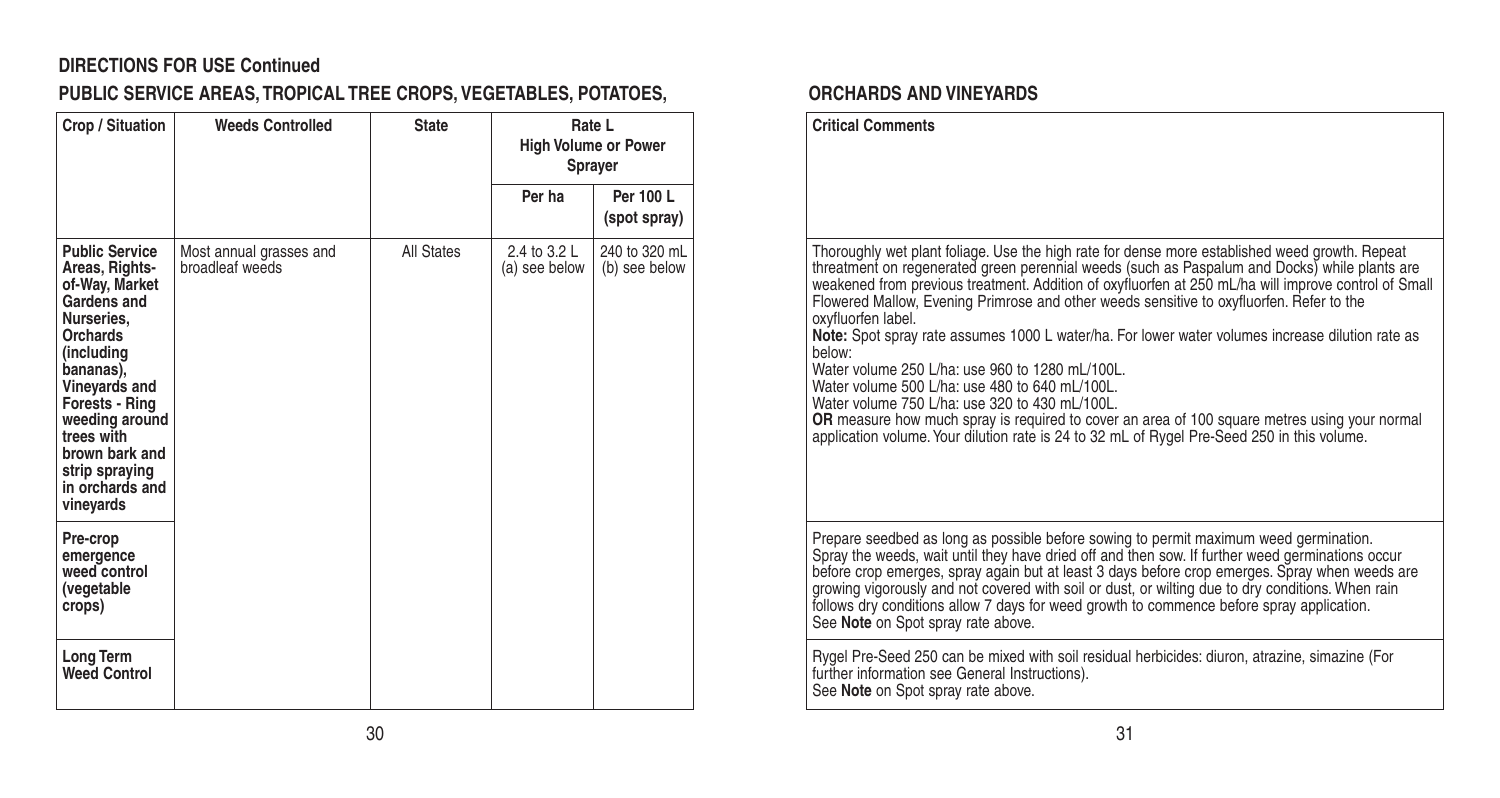# PUBLIC SERVICE AREAS, TROPICAL TREE CROPS, VEGETABLES, POTATOES, **FROM A CONTAGRAGISM** ORCHARDS AND VINEYARDS Continued

| Crop / Situation                                    | <b>Weeds Controlled</b>                                             | <b>State</b> | Rate L<br><b>High Volume or Power</b><br>Sprayer |                                     |
|-----------------------------------------------------|---------------------------------------------------------------------|--------------|--------------------------------------------------|-------------------------------------|
|                                                     |                                                                     |              | Per ha                                           | Per 100 L<br>(spot spray)           |
| <b>Potatoes</b><br>- weed control                   |                                                                     |              | 2.4 to 3.2 L<br>(a) see below                    | 240 to 320 mL<br>(b) see below      |
| - weed<br>destruction prior<br>to digging           |                                                                     |              | 3.2 <sub>L</sub><br>(a) see below                | 320 mL<br>(b) see below             |
| Avocados.<br>Custard apples,<br>Lychees,<br>Mangoes | Most annual grasses and<br>perennial broadleaf weeds<br>and grasses | All States   |                                                  | $120$ to<br>240 mL<br>(b) see below |

**Wetting Agent:**<br>(a) If volume of water applied exceeds 200 L/ha add 200 mL Rygel Cropwett 600 or 120 mL Rygel<br>Cropwett 1000 per 100L of additional water.

(b) Add 100 mL Rygel Cropwett 1000 per 100L.

| <b>Critical Comments</b>                                                                                                                                                                                                                                                                    |
|---------------------------------------------------------------------------------------------------------------------------------------------------------------------------------------------------------------------------------------------------------------------------------------------|
| After planting and hilling up, wait until 10 to 25% of potato shoots are emerged then blanket spray<br>with Rygel Pre-Seed 250. Emerged potato shoots will suffer a marginal leaf burn but will quickly<br>recover. See Note on Spot spray above.                                           |
| Spray 3 to 7 days before digging after all tops have died down.<br>See Note on Spot spray rate above.<br>Note: DO NOT use Rygel Pre-Seed 250 for potato haulm desiccation.                                                                                                                  |
| Apply to the ground cover underneath trees from trees from summer to autumn prior to harvest.<br>A second spray may be required 14 days later to control growth not controlled by the initial spray.<br>See Note on Spot spray rate above.<br><b>WARNING:</b> Avoid spray drift onto trees. |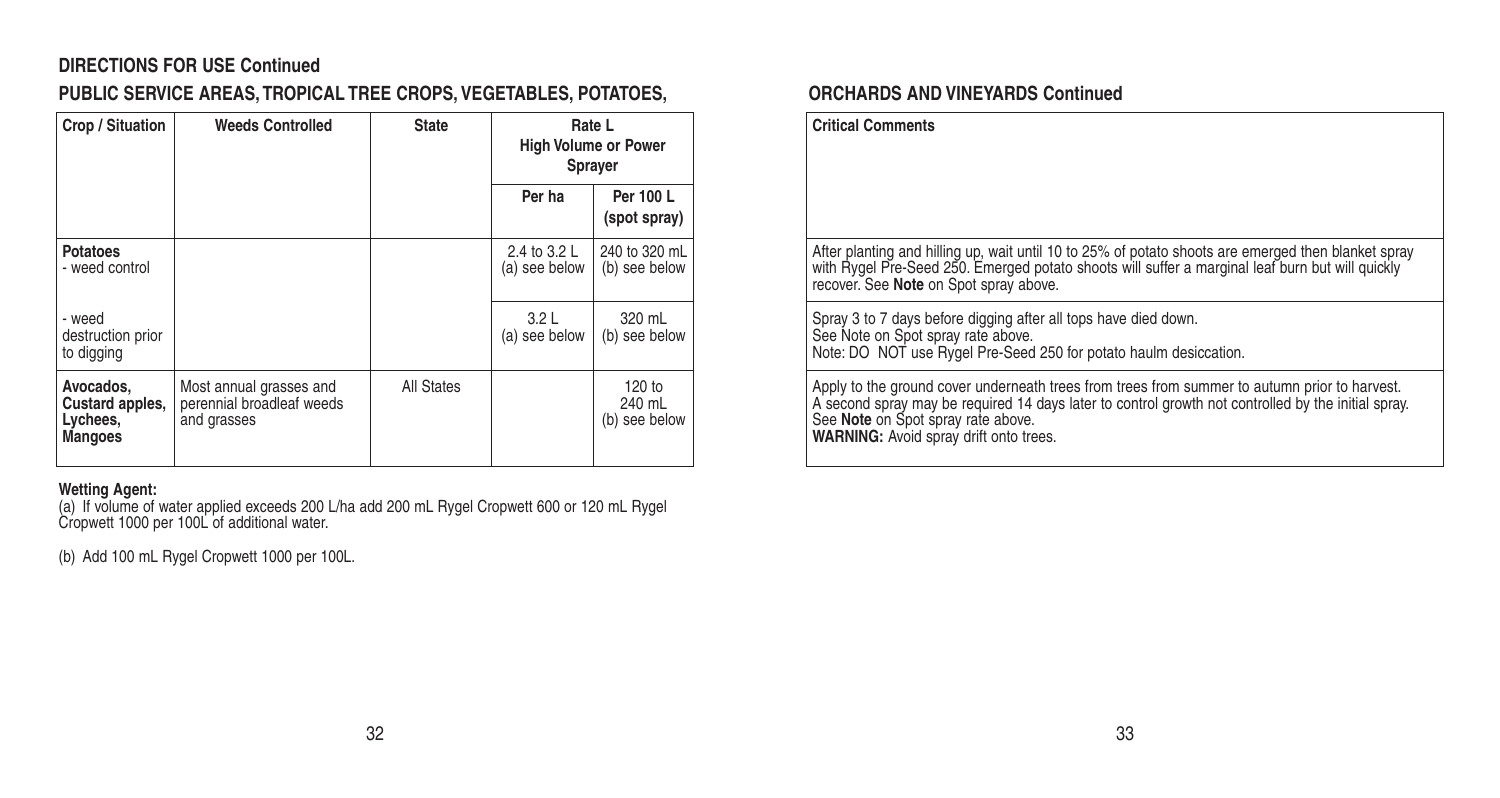# **RICE, ESTABLISHED PASTURE, GRASSES**

| Crop / Situation                                                       | <b>Weeds Controlled</b>                                                                                    | <b>State</b>                    | Rate L/ha                                                       |
|------------------------------------------------------------------------|------------------------------------------------------------------------------------------------------------|---------------------------------|-----------------------------------------------------------------|
| Rice<br>Do not apply if<br>rice has                                    | <b>Annual Weeds</b>                                                                                        | NSW only                        | 1.6 to $3.2$                                                    |
|                                                                        | Annual Weeds including Barnyard Grass                                                                      |                                 | 1.7 to $2.2$                                                    |
| emerged                                                                | Clover Control                                                                                             |                                 | 2.2 plus<br>500 mL dicamba<br>(200 q/L)                         |
|                                                                        | <b>Annual Pasture</b>                                                                                      |                                 | 3.2                                                             |
| Kikuyu /<br>Paspalum                                                   | To suppress growth to over sow winter<br>feed.                                                             | NSW only                        | 2.4                                                             |
| <b>Pastures</b>                                                        |                                                                                                            |                                 | 3.2                                                             |
| Established<br><b>Pastures</b><br>Perennial grass<br>crops, cocksfoot, | Control of annual weeds including<br>capeweed and Erodium for improved<br>grazing, hay or seed production. | NSW, Vic, SA,<br>WA & Tas only  | 1.6                                                             |
| perennial<br>ryegrass,<br>Phalaris and<br>Emeter fescue                |                                                                                                            |                                 | 24                                                              |
| Pasture<br>Improvement                                                 | To increase the perennial grass and/or the<br>sub clover or white clover content of the<br>pasture.        | Vic. NSW. Tas.<br>SA, & WA only | 12                                                              |
| Grasses<br>(particularly<br>annual ryegrass)                           | To control grass seed set<br>(Spray Top technique)                                                         | WA & SA only                    | Boom Spray:<br>800 mL/ha in a<br>minimum of 50 L<br>clean water |
|                                                                        |                                                                                                            |                                 | 1.5                                                             |

| <b>Critical Comments</b>                                                                                                                                                                                                                                                                                                                            |  |  |
|-----------------------------------------------------------------------------------------------------------------------------------------------------------------------------------------------------------------------------------------------------------------------------------------------------------------------------------------------------|--|--|
| Refer to direct drilling Procedure - Rice 2.                                                                                                                                                                                                                                                                                                        |  |  |
| On rice stubbles after burning.                                                                                                                                                                                                                                                                                                                     |  |  |
| Well grazed clover dominant pasture.                                                                                                                                                                                                                                                                                                                |  |  |
| Pasture not properly managed. Use 100 L/ha water per 2 cm growth.                                                                                                                                                                                                                                                                                   |  |  |
| Spray in autumn after grazing or slashing to 2 - 4 cm.                                                                                                                                                                                                                                                                                              |  |  |
| For early spraying (February or March) or if lightly grazed.                                                                                                                                                                                                                                                                                        |  |  |
| Spray in autumn (4 weeks after the break) to mid winter. Only spray stands that are at least 12<br>months old. Graze pastures to maintain length between 2 - 4 cm (sub-clover should be past 6 true<br>leaf stage).                                                                                                                                 |  |  |
| Spray in late winter. Only spray in stands that are at least 12 months old. Continuously graze pasture<br>to maintain length 2 - 4 cm.                                                                                                                                                                                                              |  |  |
| Spray in winter. Sub-clover should be at least 6 true leaf stage. Only suppresses annual weeds (All<br>States except Western Australia) and perennial weeds (Western Australia).                                                                                                                                                                    |  |  |
| Apply at the end of growing season. HEAVILY GRAZE paddocks during the spring flush to prevent<br>early seed heads emerging. REMOVE all stock about 3 weeks before the end of the growing season<br>to allow seed heads to emerge evenly. Set boomspray at a height to give double overlap spray<br>pattern AT THE TOP of the pasture being sprayed. |  |  |
| HAY FREZING for maximum retention of protein for summer grazing.                                                                                                                                                                                                                                                                                    |  |  |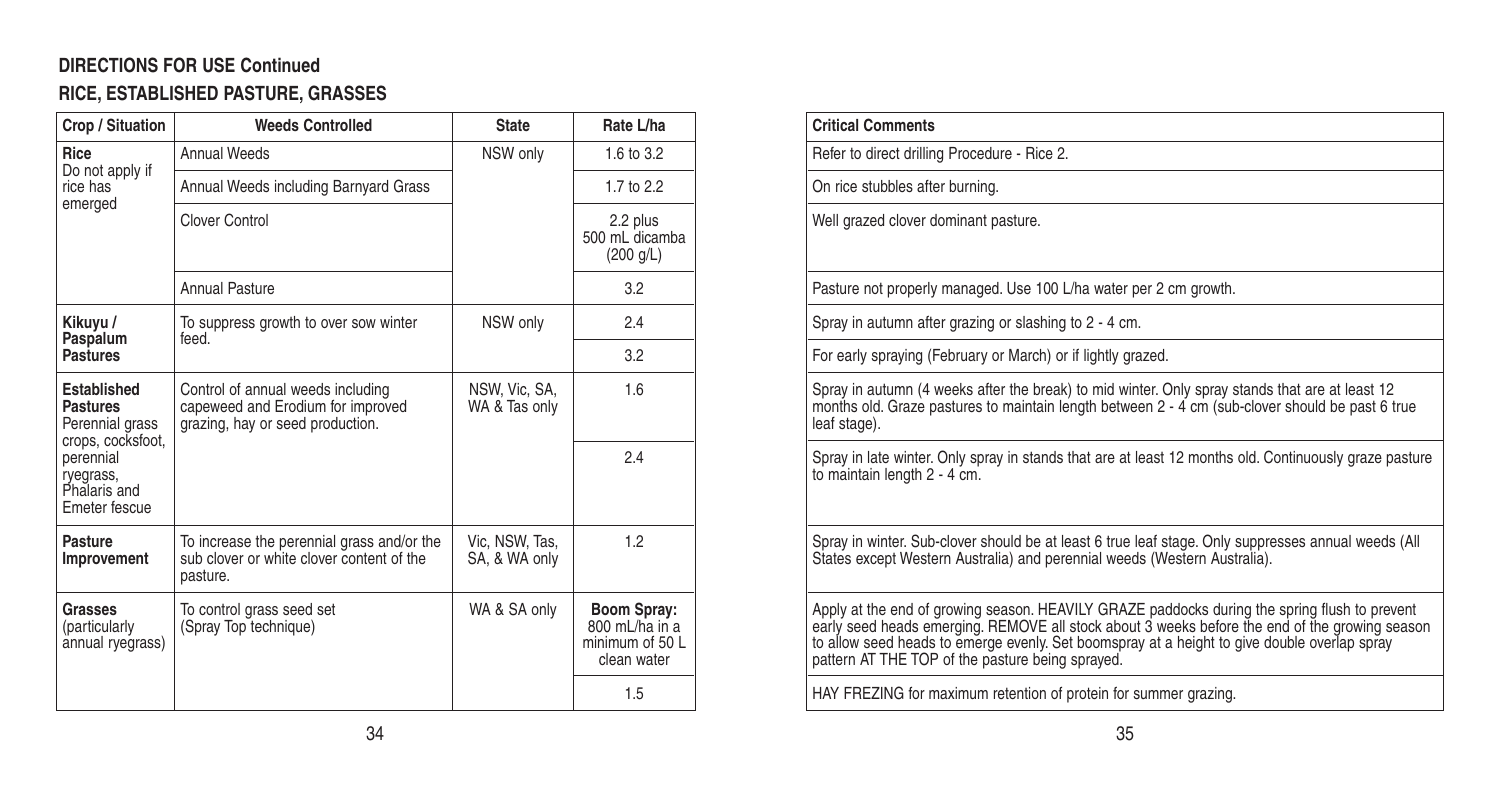### **RICE, ESTABLISHED PASTURE, GRASSES Continued**

| Crop / Situation                                | <b>Weeds Controlled</b>     | <b>State</b>  | Rate L/ha                                             |
|-------------------------------------------------|-----------------------------|---------------|-------------------------------------------------------|
| <b>Duboisia</b>                                 | Annual Weeds                | Qld & NT only | 2.4 to 3.2 or Spot<br>Spraying 240-320<br>mL per 100L |
| <b>Tea-trees</b><br>(Melaleuca<br>alternifolia) | Grasses and broadleaf weeds | NSW only      | $1.6 - 3.2$                                           |

## **NOT TO BE USED FOR ANY PURPOSE, OR IN ANY MANNER, CONTRARY TO THIS LABEL UNLESS AUTHORISED UNDER APPROPRIATE LEGISLATION.**

**FOR USE ONLY AS AN AGRICULTURAL HERBICIDE. THIS PRODUCT IS TOO HAZARDOUS TO BE USED IN THE HOME GARDEN.**

#### **Critical Comments**

Apply as directed spray onto weeds around Duboisia plants. This treatment is most effective when<br>applied to young weed seedlings. Product may be mixed with simazine or diuron or applied alone.<br>Thoroughly wet foliage. It is

Apply immediately after harvest to desiccated weeds. Avoid drift to unharvested areas.

#### WITHHOLDING PERIOD:

**DO NOT GRAZE OR CUT SPRAYED VEGETATION FOR STOCK FOOD FOR AT LEAST 1 DAY OR GRAZE HORSES FOR 7 DAYS AFTER APPLICATION. REMOVE STOCK FROM TREATED AREAS 3 DAYS BEFORE SLAUGHTER. COTTON - DO NOT HARVEST EARLIER THAN 7 DAYS AFTER APPLICATION.**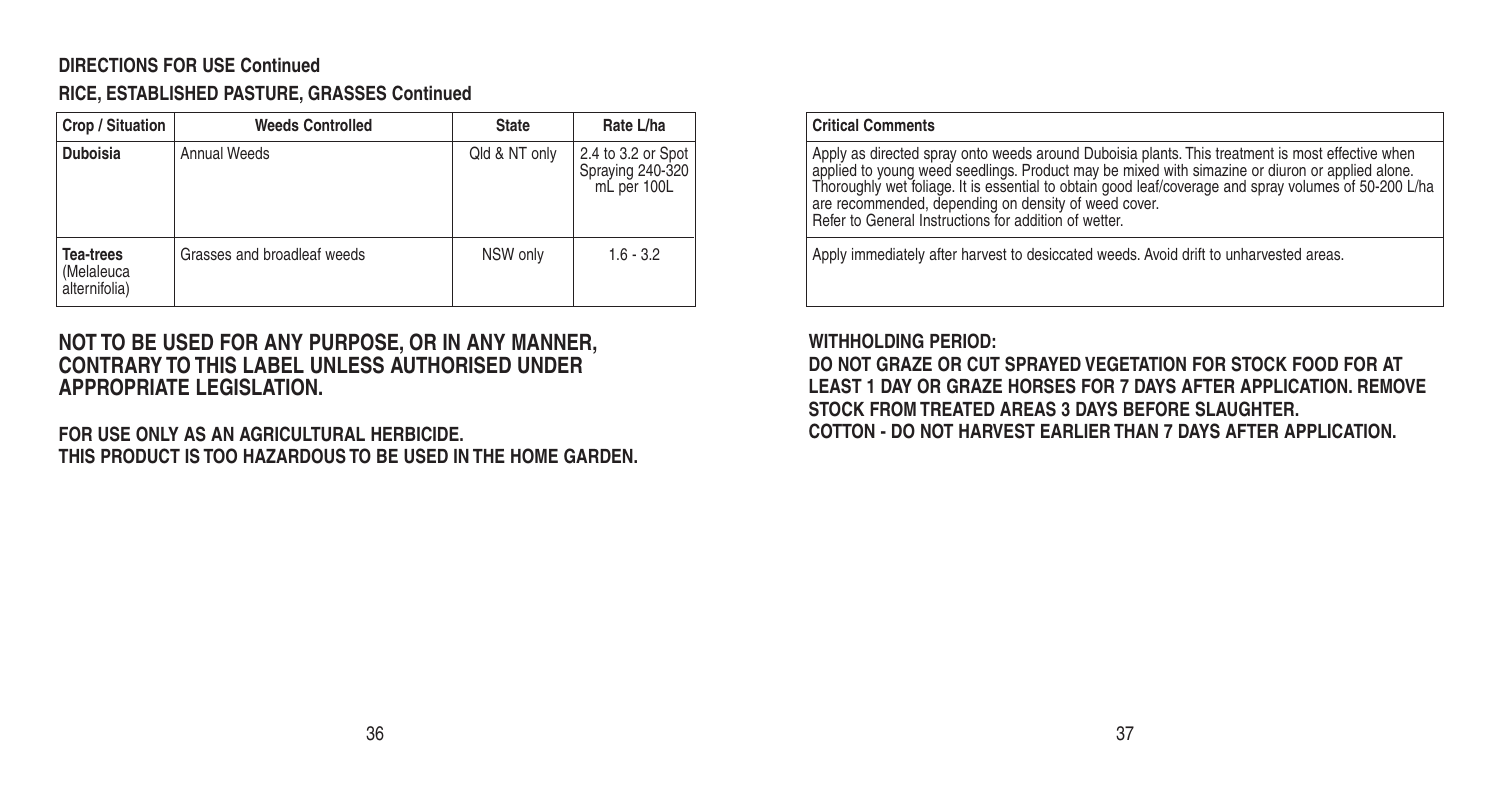# **GENERAL INSTRUCTIONS**

Rygel Pre-Seed 250 quickly kills a wide range of annual grasses, broadleaf weeds and some perennial grasses when sprayed directly onto the leaves. The active ingredients are rapidly and tightly absorbed by clay and silt particles in the soil and do not leave any effective soil residues. Thus crops sown immediately after spraying are not affected by the chemicals, nor are weed seeds, which germinate after spraying.

Where insect pests are anticipated use recommended insecticide treatment. Regular checks should be made before and after sowing.

Suitable residual herbicides can be tank mixed with Rygel Pre-Seed 250 to provide extended in-crop weed control in fallows and subsequent crops. Read label recommendations of the respective residual herbicides prior to use, and observe precautions against use of residual herbicides before planting susceptible crops. See compatibility statement on this label for compatibility of Rygel Pre-Seed 250 with other herbicides.

#### **RESISTANT WEEDS WARNING**

# **GROUP L HERBICIDE**

Rygel Pre-Seed 250 Herbicide is a member of the bipyridyl group of herbicides. Rygel Pre-Seed 250 has the inhibitor of photosynthesis at Photosystem I mode of action. For weed resistance management Rygel Pre-Seed 250 is a Group L herbicide.

Some naturally occurring weed biotypes resistant to Rygel Pre-Seed 250 and other Group L herbicides may exist through normal genetic variability in any weed population. The resistant individuals can eventually dominate the weed population if these herbicides are used repeatedly. These resistant weeds will not be controlled by Pre-Seed 250 or other Group L herbicides. Since the occurrence of resistant weeds is difficult to detect prior to use. Rygel Australia Pty Ltd accepts no liability for any losses that may result from the failure of Rygel Pre-Seed 250 to control resistant weeds.

#### **Mixing**

The recommended rate of Rygel Pre-Seed 250 should be added to water in the spray tank and agitated to give even mixing. Agitate again if left standing.

#### **Water Volume**

It is essential to obtain good leaf coverage with spray and the following volumes are recommended:

| Winter rainfall areas                      | Boomspray                                                         | Summer rainfall areas a: weed stage and<br>density      |
|--------------------------------------------|-------------------------------------------------------------------|---------------------------------------------------------|
| Plant height up to 2 cm                    | 50 to 100 L/ha                                                    | Small plants (2 to 5 leaf) and well separated.          |
| Plant height up to 2 to<br>$5 \text{ cm}$  | 100 to 150 L/ha                                                   | 5 leaf to early tiller/rosette: 30-50% ground<br>cover. |
| Plant height up to 6 to<br>$10 \text{ cm}$ | 150 to 200 L/ha                                                   | Advanced growth, dense and/or tall weeds<br>stands.     |
| Above 10 cm                                | Use split application to<br>remove excess growth.<br>Use 150 L/ha | Very dense and tall weed growth.                        |

#### **Note:**

- (1) If the volume is increased above 100 L/ha additional wetter should be added at the rate of 200 mL Rygel Cropwett 600 or 120 mL of Rygel Cropwett 1000 per 100 L water.
- (2) Water should be clean and free from clay, silt and algae. Providing it meets this requirement, saline water, water collected from roofs, bore water, dam water and water from creeks may be used.

#### **Application**

#### **Boomspray**

Use only through a properly calibrated boom spray that should be fitted with flat fan jets and adjusted to a height to give at least double overlap of the spray at the top of the weeds being sprayed. Spraying pressures should be in the range of 240-280 kPa. Speed of travel should be in the range of 6 to 10 km/hr. It is essential that a good marking system be used. If a disc marker is used, it must be mounted so as to turn the soil back on to the area sprayed.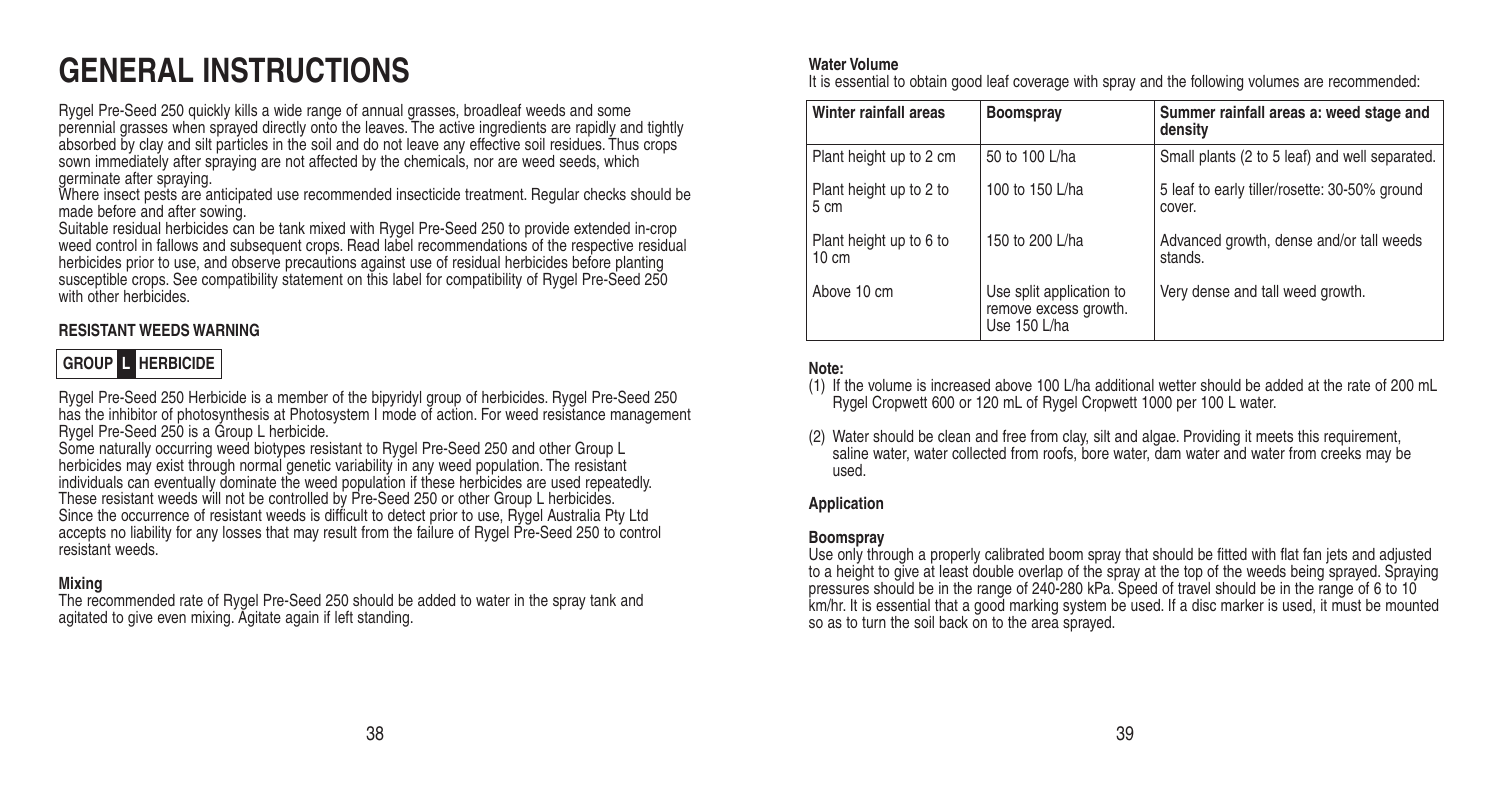**Direct Drilling - Procedure 1.** Use of Rygel Pre-Seed 250 Herbicide in crop establishment with no working before sowing.

| Step |                                                             | <b>Critical Comments</b>                                                                                                                                                                                                                                                                                            |  |
|------|-------------------------------------------------------------|---------------------------------------------------------------------------------------------------------------------------------------------------------------------------------------------------------------------------------------------------------------------------------------------------------------------|--|
|      | 1. Burn                                                     | If possible crop stubble or pasture trash should be burnt early to<br>avoid problems at sowing. Can also promote weed seed germination.                                                                                                                                                                             |  |
| 2.   | Shallow cultivation<br>- optional                           | Should be carried out on opening rains to a depth of no more than<br>2 cm. This will encourage early even germination of weeds<br>particularly annual grasses.                                                                                                                                                      |  |
|      | 3. Heavy graze paddocks<br>continuously from<br>germination | This prepares the paddock for spraying by keeping the pasture short<br>and open and at the same time restricts the development of the<br>weed roots, which will assist seedbed formation.                                                                                                                           |  |
|      | 4. Remove stock 2 to 3 days<br>before spraying              | Allow the weeds to freshen up - important for maximum uptake of<br>Rygel Pre-Seed 250. Spraying can, however, take place immediately<br>after stock removal provided there is sufficient leaf cover and the<br>pasture is not dusty.                                                                                |  |
|      | 5. Spray with a boom<br>sprayer                             | Accurate application and full spray cover are essential to give weed<br>control. Note limitations as outline under 'Directions for Use'.                                                                                                                                                                            |  |
|      | 6. Sow 3 to 5 days after<br>spraying                        | A rigid tyne spring release combine is preferred to ensure adequate<br>penetration. Points should not be worn. The combine must be level<br>and set to work 3 to 5 cm and sow seed at recommended depth. Use<br>standard seed and fertiliser rates. When harrowing is considered<br>necessary use trailing harrows. |  |
|      |                                                             | Sowing can commence one hour after spraying and should be a<br>completed within 7 days. Where heavy weed growth is present a<br>better seedbed will result if sowing is delayed for 3 to 5 days.                                                                                                                    |  |

## **Direct Drilling (Sod Seeding) in Rice - Procedure 2.**

| Step |                                                      | <b>Critical Comments</b>                                                                                                                                                                                                                                                                                                                                                                                                                            |  |
|------|------------------------------------------------------|-----------------------------------------------------------------------------------------------------------------------------------------------------------------------------------------------------------------------------------------------------------------------------------------------------------------------------------------------------------------------------------------------------------------------------------------------------|--|
|      | 1. Graze pasture heavily                             | Allow pasture to green up before spraying, generally 1 week.<br>Watering may be required. Where rice follows a cereal crop, the<br>stubbles should be burnt well in advance of the anticipated date of<br>sowing to allow weeds to germinate prior to spraying.                                                                                                                                                                                     |  |
|      | Spray the paddock before<br>or after direct drilling | Use 1.6 to 3.2 L Rygel Pre-Seed 250 per hectare. Use 1.7 to 2.2<br>L/ha for weeds, particularly Barnyard Grass, on rice stubbles after<br>burning. Use 2.2 L/ha for well-grazed pastures plus 500 mL dicamba<br>(200 q/L) per hectare as a tank mix for clover dominant pastures. Up<br>to 3.2 L/ha may be required where the pasture has not been<br>properly managed prior to spraying. Use approximately 100 L clean<br>water /ha per cm growth. |  |
|      | 3. Direct Drill Rice                                 | Drill at 2 to 3 cm depth within a few hours of spraying. Do not delay<br>for more than a few days after spraying. Spraying may be carried out<br>after drilling.                                                                                                                                                                                                                                                                                    |  |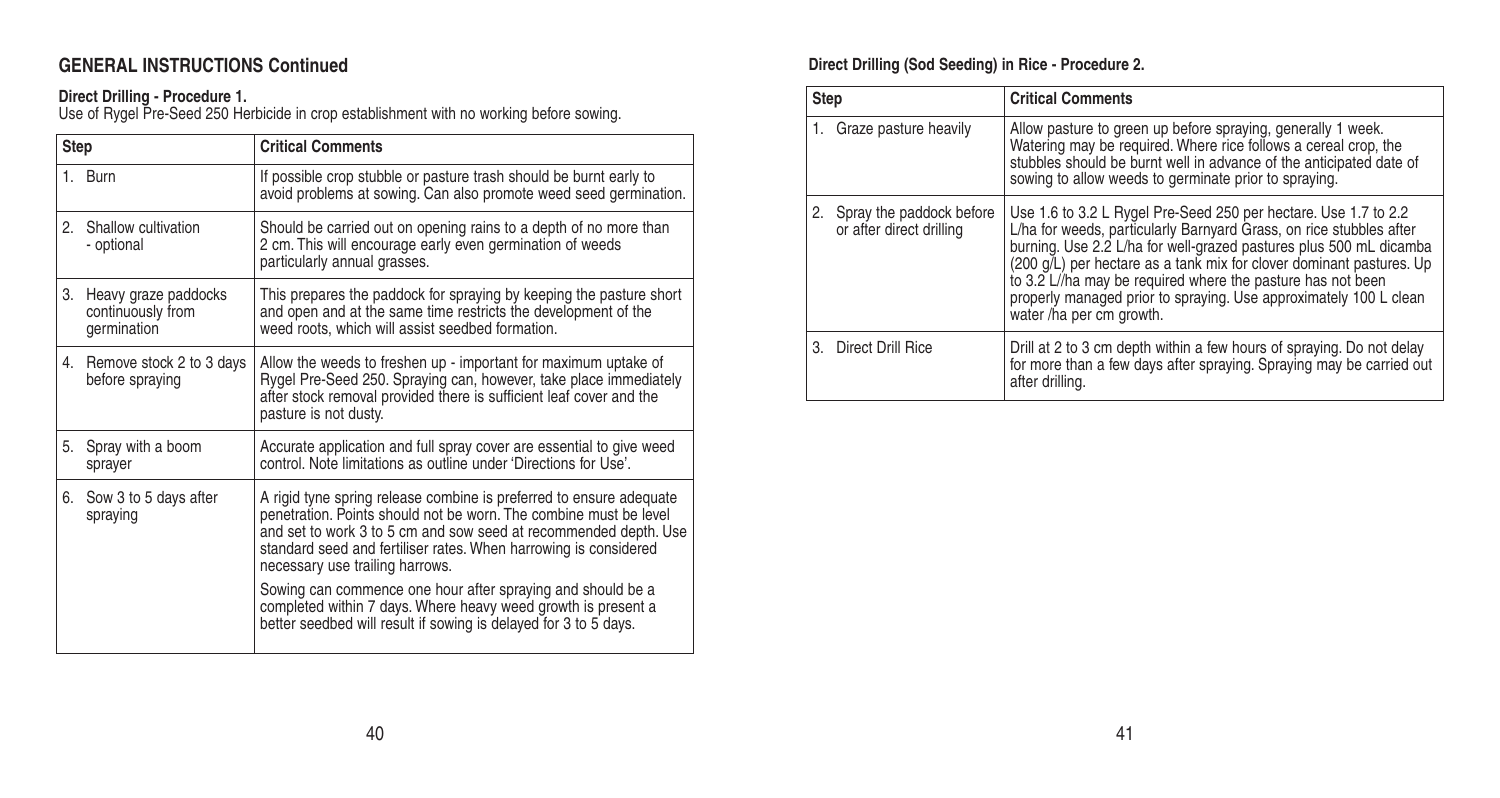# **Crop Establishment with Cultivation AFTER Spraying - Procedure 3.**

| Step |                                                    | <b>Critical Comments</b>                                                                                                                                                                                                                                                                                         |
|------|----------------------------------------------------|------------------------------------------------------------------------------------------------------------------------------------------------------------------------------------------------------------------------------------------------------------------------------------------------------------------|
| 1.   | Graze paddocks<br>continuously from<br>germination | This prepares the paddock for spraying by keeping the pasture short<br>and open and at the same time restricts the development of the<br>weed roots, which will assist seedbed formation.                                                                                                                        |
|      | 2. Remove stock 2 to 3 days<br>before spraying     | Allows the weeds to freshen up - important for maximum uptake of<br>Rygel Pre-Seed 250. Spraying can take place immediately after stock<br>removal provided there is sufficient leaf cover and pasture is not<br>dusty.                                                                                          |
|      | 3. Spray with a boom spray                         | Accurate application and full spray cover are essential to give weed<br>control. Note limitations as outlined under 'Directions for Use'.                                                                                                                                                                        |
|      | 4. Cultivate                                       | Between 1 hour and 7 days after spraying. When dense weed growth<br>is present implement penetration and resulting seedbed may be<br>improved if cultivation commences 3 to 5 days after spraying. It is not<br>necessary to cultivate deeper than sowing depth. Use scarifier or<br>combine with heavy harrows. |
|      | 5. Sow                                             | Sow at the recommended seed and fertiliser rates and depth.                                                                                                                                                                                                                                                      |

## **Crop Establishment with a Cultivation BEFORE Spraying - Procedure 4.**

| Step |                                                                      | <b>Critical Comments</b>                                                                                                                                                                                                                                                                                                                 |
|------|----------------------------------------------------------------------|------------------------------------------------------------------------------------------------------------------------------------------------------------------------------------------------------------------------------------------------------------------------------------------------------------------------------------------|
|      | 1. Graze                                                             | Graze pasture or stubble to keep growth of weeds down to a<br>minimum following the autumn break.                                                                                                                                                                                                                                        |
|      | 2. Cultivate 4 to 6 weeks<br>prior to the anticipated<br>sowing date | Cultivate after autumn rains when conditions are suitable to produce<br>a seedbed and before heavy weed growth develops. A scarifier and<br>heavy harrows should be used with the aim of killing existing weed<br>growth and leaving the seedbed in a level condition. It is not<br>necessary to cultivate deeper than the sowing depth. |
|      | 3. Wait                                                              | Wait 4 to 6 weeks to allow a full germination of weeds. Graze if<br>necessary.                                                                                                                                                                                                                                                           |
| 4.   | Remove stock 2 to 3 days<br>before spraying                          | Allow the weeds to freshen up - important for maximum uptake of<br>Rygel Pre-Seed 250.                                                                                                                                                                                                                                                   |
| 5.   | Spray with a boom<br>sprayer                                         | Accurate application and full spray cover are essential to give weed<br>control. Note limitations as outlined under 'Directions for Use'.                                                                                                                                                                                                |
| 6.   | Sow                                                                  | Between one hour and 7 days after spraying, sow crop in the normal<br>manner. Sow at recommended seed and fertiliser rates and depth.<br>Note: Where heavy weed growth is present at spraying, a better<br>seedbed will result if sowing is delayed for 3 to 5 days.                                                                     |

**Note: for on the farm advice and assistance, contact your dealer.**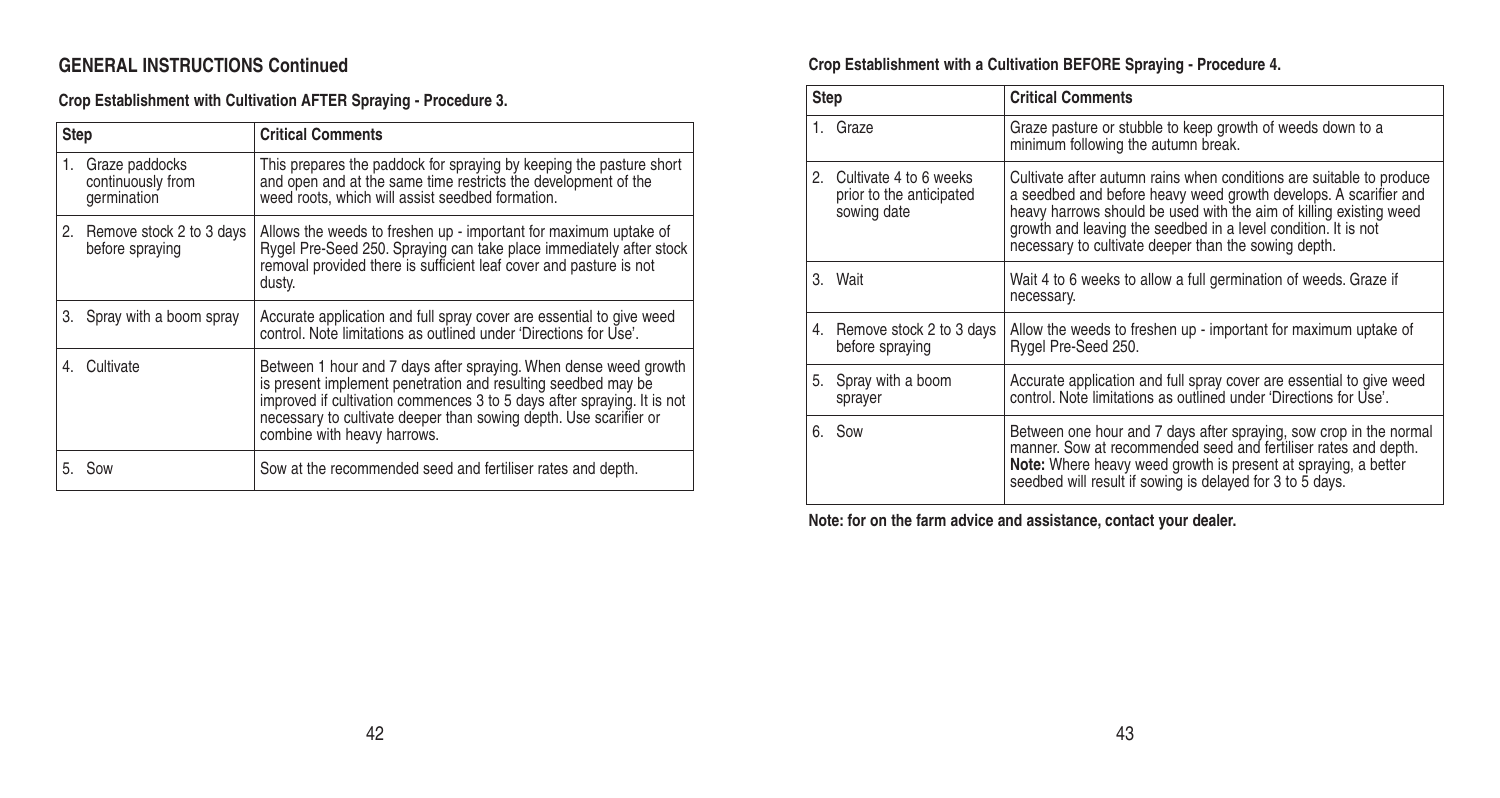#### **CONTROL OF WEEDS AFTER CROP HARVEST AND IN CULTIVATED AND NON-CULTIVATED FALLOWS - NORTHERN NEW SOUTH WALES AND QUEENSLAND ONLY.**

#### **Use of Rygel Pre-Seed 250 for Weed Control After Cereal Harvest - Procedure 5.**

New Zealand Spinach, Bladder Ketmia and Milk Thistle are often present after cereal harvest. They can be controlled by the application of 1.6 to 2.4 litres/hectare of Rygel Pre-Seed 250 in at least 100 litres of clean water/ha. Use a properly calibrated boom sprayer. Ensure that the boom is set for double overlap at the top of the weed canopy.

The weed species must be free from dust and actively growing. They should not be shielded from the spray by stubble or trash. The use of a straw spreader at harvest is recommended.

#### **Use of Rygel Pre-Seed 250 for the Control of Weeds During the Fallow - Procedure 6.**

Weeds must be controlled during the fallow to conserve moisture. While cultivation can eliminate weeds it also exposes the soil to moisture loss. In addition, repeated cultivations destroy soil structure, reduce organic matter and stubble cover. This leads to the formation of hard pans, soil crusts and increases the risk of erosion. Under moist soil conditions weeds are frequently transplanted and not killed, weed growth holds the soil in clods.

Rygel Pre-Seed 250 herbicide provides and economical and reliable alternative for fallow weed control.

For use in fallows to be planted to sugar cane and for weed control prior to planting sugar can, refer to the specific section of this label.

#### **a) Seedling Weeds**

Seedling weeds should be sprayed with 1.0 to 3.2 /ha of Rygel Pre-Seed 250 in 50 to 100 litres of clean water (see Directions for Use table). Some difficult to control weeds may require a second application 7 to 21 days later, or control may be asisted by a following cultivation.

**b) Advanced Weed Growth**<br>While some advanced weeds will be controlled by a single application of Rygel Pre-Seed 250 many species will require a follow-up cultivation to complete the kill. Rygel Pre-Seed 250 rapidly desiccates plant material and causes weed roots to loosen their grip on the soil. The results are improved incorporation of plant material, a reduced number of large clods and a more reliable weed kill even in moist soil. Use the recommended rates of Rygel Pre-Seed 250 in 100 to 200 litres of clean water.

continued over

#### **Control of Transplanted Weeds**

Weeds transplanted by unsuccessful cultivation present an extremely difficult problem. If there is a risk that cultivation will result in weeds being transplanted (particularly under moist soil conditions) it is recommended that the weeds by sprayed with Rygel Pre-Seed 250 prior to cultivation (see previous section). Weeds partly covered by soil and clods provide poor conditions for successful chemical weed control. The best results will be achieved by allowing the weeds to make some regrowth to provide adequate chemical targets. Apply the highest rate of Rygel Pre-Seed 250 preferably spraying in the late afternoon or early evening.

**Use of Rygel Pre-Seed 250 for the Control of Seedling Weeds Immediately Before Sowing - Procedure 7.**

#### **a) Sowing with full disturbance (full combine)**

The cultivation action of the combine aids in weed kill. Use 0.8 to 2.4 litres of Rygel Pre-Seed 250 depending upon weed species (see Directions for Use table). Sowing should commence within 7 days of spraying.

#### **b) Sowing with minimum disturbance (row crop, no-till planters)**

A higher rate of Rygel Pre-Seed 250 is recommended due to the absence of cultivation. Use 1.2 to 3.2 litres per hectare in Southern Australia; 1.0 to 3.2 litres per hectare in Northern Australia (Qld, Nthn NSW & NT only).

#### **Compatibility**

Rygel Pre-Seed 250 is compatible with any one of the following herbicides:

metsulfuron-methyl, atrazine, dicamba, 2,4-D, diuron, metolachlor, chlorsulfuron, oxyfluorfen, paraquat, triasulfuron, clopyralid, MCPA, diquat, simazine, imazethapyr, pendimethalin, oryzalin, trifluralin. Tank mixes with 2,4-D and MCPA formulationns should not be more concentrated than 2 parts Rygel Pre-Seed 250 to 1 part 2,4-D or MCPA.

Refer to the manufacturers label for specific details on compatibility and weed control. Mixtures with more than one product may not be compatible and should be checked in a jar test first. Physical compatibility does not guarantee biological compatibility.

Rygel Pre-Seed 250 is compatible with any one of the following insecticides:

alpha-cypermethrin, phosmet, lambda-cyhalothrin, omethoate, bifenthrin.

Rygel Pre-Seed 250 is compatible with Rygel Cropwett 1000 surfactant.

Rygel Pre-Seed 250 is not compatible with copper, zinc or manganese sulphates.